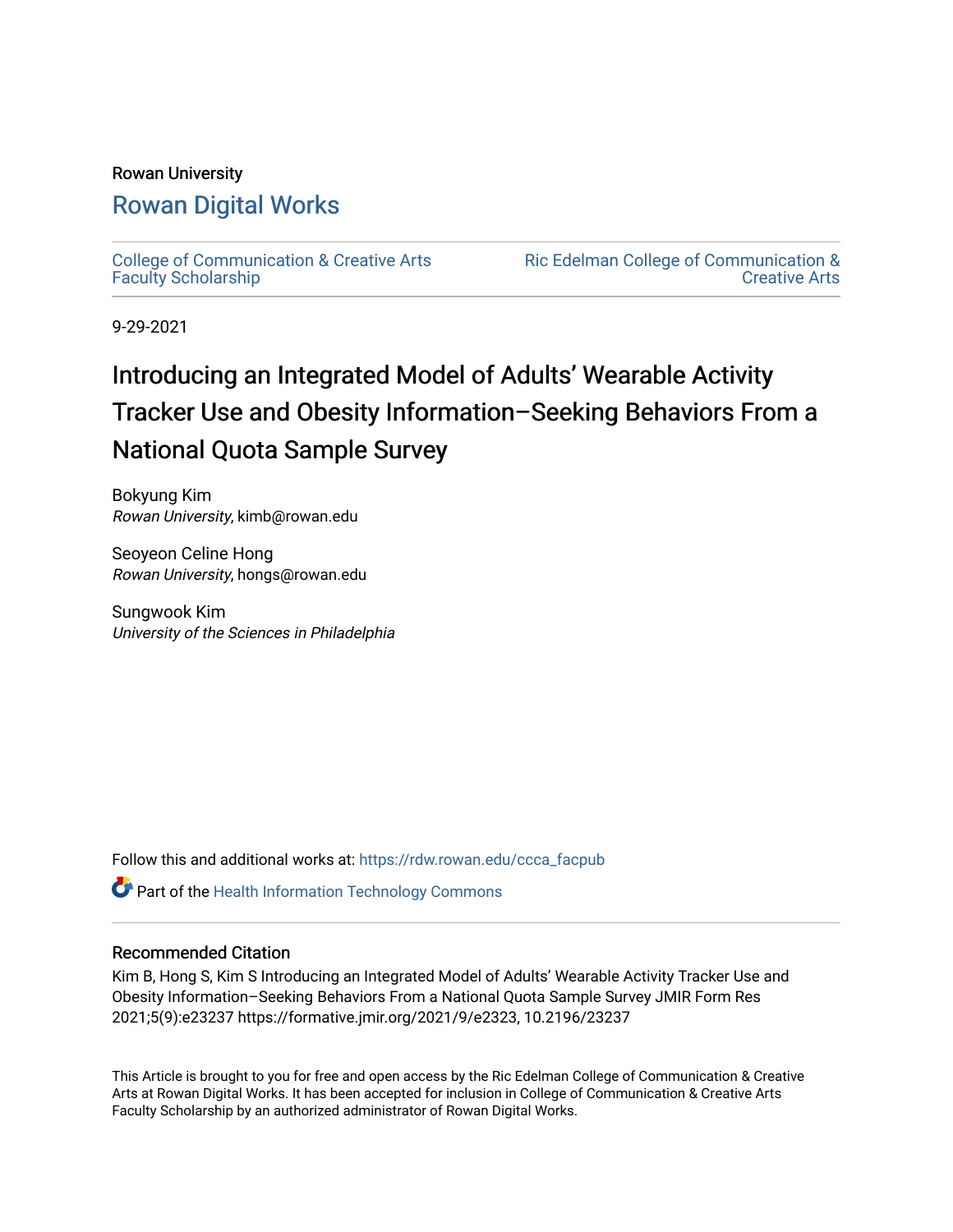Original Paper

# Introducing an Integrated Model of Adults' Wearable Activity Tracker Use and Obesity Information–Seeking Behaviors From a National Quota Sample Survey

Bokyung Kim $^1$ , BA, MA, PhD; Seoyeon Hong $^1$ , BA, MA, PhD; Sungwook Kim $^2$ , BSc, MSc, PhD

<sup>1</sup>Department of Public Relations & Advertising, Ric Edelman College of Communication & Creative Arts, Rowan University, Glassboro, NJ, United States

<sup>2</sup>Department of Math, Physics, and Statistics, Misher College of Arts and Sciences, University of the Sciences in Philadelphia, Philadelphia, PA, United States

## **Corresponding Author:**

Bokyung Kim, BA, MA, PhD Department of Public Relations & Advertising Ric Edelman College of Communication & Creative Arts Rowan University 301 High St, Room 322 Glassboro, NJ, 08028 United States Phone: 1 8562564293 Email: [kimb@rowan.edu](mailto:kimb@rowan.edu)

# *Abstract*

**Background:** Research from multiple perspectives to investigate adults' use of wearable activity-tracking devices is limited. We offer a multiperspective model and provide empirical evidence of what leads to frequent usage of wearable health technologies from a large, nationally representative survey sample.

**Objective:** This study aims to explore factors affecting the use of wearable activity-tracking devices among health consumers from the perspectives of individual health beliefs (perceived severity, perceived susceptibility, perceived benefits, and self-efficacy) and information-seeking behaviors.

**Methods:** Our Integrated Model of Wearable Activity Tracker (IMWAT) use and proposed hypotheses were validated and tested with data collected from a telephone survey with a national quota sample. The data were analyzed using a variety of statistical techniques, including structural equation analysis.

**Results:** The sample comprised 2006 participants. Our results showed that the perceived benefits of physical activity, perceived susceptibility, and self-efficacy toward obesity were significant predictors of information-seeking behaviors, which, in turn, mediated their effects on the use of wearable activity trackers. Perceptions of obesity severity directly promoted wearable device usage.

**Conclusions:** This study provided a new and powerful theoretical model that combined the health beliefs and information-seeking behaviors behind the use of wearable activity trackers in the adult population. The findings provide meaningful implications for developers and designers of wearable health technology products and will assist health informatics practitioners and obesity prevention communicators.

*(JMIR Form Res 2021;5(9):e23237)* doi:  $10.2196/23237$ 

# **KEYWORDS**

wearable activity tracker; wearable health technology; obesity; health belief; health belief model; Technology Acceptance Model; online information seeking



**[RenderX](http://www.renderx.com/)**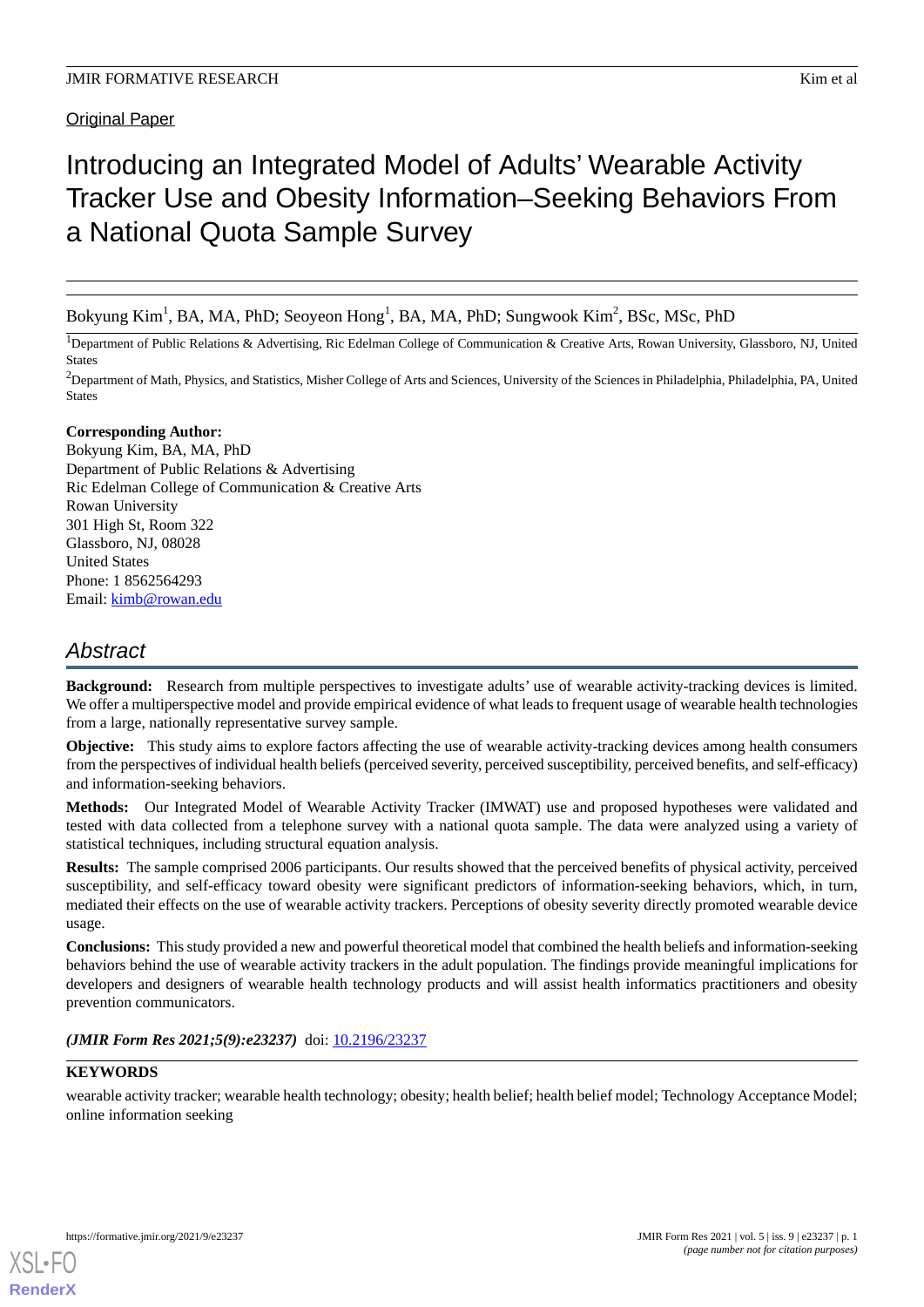#### **Background**

Obesity is regarded as an ongoing international health problem. Numerous studies have explored behavioral determinants of obesity such as an individual's psychological beliefs, unhealthy dietary habits, stress levels, and inadequate physical activity [[1\]](#page-12-0). Physical inactivity is a major contributing factor to the rising health care costs of obesity and significant increase in overweight in the adult population [[2\]](#page-12-1). Such inactivity and low cardiorespiratory fitness can cause subsequent chronic diseases such as type 2 diabetes, coronary heart disease, and stroke [[3\]](#page-12-2). Obesity requires constant care to manage the serious health risks associated with the symptom, yet obese adults are generally the persons primarily responsible for modifying their own lifestyle and self-managing aggressive interventions [\[4](#page-12-3),[5\]](#page-12-4).

Scientists introduced the concept of wearable health technology by suggesting that this type of technology can provide a meaningful solution to obesity issues [[6,](#page-12-5)[7](#page-12-6)]. Wearable health technology refers to an electronic device or technology, incorporated into accessories, that can be directly worn on the body [[8\]](#page-12-7), mainly for self-tracking and self-monitoring purposes [[9\]](#page-12-8). Yet, the scope of wearable health technology is very broad and encompasses many aspects of hardware and software, including mobile apps, wearable sensors, and devices.

Many wearable health devices have been developed to detect and promote physical movement. Such wearable technology delivers accurate physical activity data and changes in dietary intake compared to the conventional method of collecting health information [[10,](#page-12-9)[11](#page-12-10)]. Previous medical and informatics studies have mainly focused on the development and implementation of wearable fitness-tracking devices such as Fitbit [\[12](#page-12-11)-[14\]](#page-12-12). Yet, theoretical research about the adoption and actual usage of wearable activity trackers is relatively sparse. Namely, much is still unknown about the multifactored mechanism that promotes use of wearable physical activity trackers among both obese adults and healthy consumers [[15\]](#page-12-13).

Thus, this study aims to fill this void; we begin by reviewing the prevailing consensus regarding psychological factors to predict obesity prevention behaviors from the Health Belief Model (HBM) [[16](#page-12-14)[,17](#page-12-15)] and connect the HBM with literature on information seeking. To this end, we propose an integrated model of wearable activity tracker use to describe how psychological beliefs influence people's actions in seeking obesity-related health information online, which, in turn, leads to their use of wearable fitness trackers.

## **Psychological Factors Pertaining to Wearable Health Technology Use**

To develop a theoretical model of health consumers' wearable health device use, this paper adopts the HBM as a theoretical framework to understand the factors that trigger usage. The HBM was one of the first and best-known social cognition models to explain health-related behaviors [\[18](#page-12-16)]. This model was initially formulated in the 1950s to explain low participation in disease prevention programs by examining individual

motivations toward behaviors that could improve health or prevent illness.

The HBM explains certain beliefs in regard to threats to oneself (personal threat), together with belief in the effectiveness of a proposed behavior, and predicts the likelihood of engaging in that behavior [\[19](#page-12-17)]. In doing so, the HBM provides a cognitive framework that views people as rational individuals who have multidimensional antecedents regarding whether to perform a healthy behavior or not.

Applying this model to the obesity context, perceived susceptibility refers to the degree to which individuals perceive themselves to be susceptible to being obese; perceived severity refers to perceptions on risks or diseases among those who are overweight; perceived barriers equate to strong barriers that prevent individuals from obtaining obesity treatment or practicing intervention behaviors; and perceived benefits are one's understanding of the tangible benefits of health behavior change such as regular exercise to prevent obesity [[16](#page-12-14)[,17](#page-12-15),[20\]](#page-12-18). Rosenstock and his colleagues [\[21](#page-12-19)] later suggested self-efficacy, a separate independent variable along with the traditional health belief variables, and defined it as "the conviction that one can successfully execute the behavior required to produce the outcomes" [\[21](#page-12-19)].

The health belief dimensions can provide reliable, though weak or varying, predictions of health behaviors [\[20](#page-12-18)[,22](#page-13-0)]. For example, a meta-analysis indicated that self-efficacy (*r*=0.21), perceived susceptibility  $(r=0.15)$ , perceived benefits  $(r=0.13)$ , and perceived severity (*r*=0.08) were found to be significant factors across previous literature [[22\]](#page-13-0). Similarly, a meta-analysis of 18 studies revealed perceived severity (*r*=0.14), as well as perceived benefits  $(r=0.11)$  and barriers  $(r=0.22)$ , to consistently be the strongest predictors of healthy behaviors, while perceived susceptibility was the weakest predictor [[20\]](#page-12-18).

# **Linkage Between Health Beliefs, Health Information Seeking, and Behavior Change**

Research on health information and behavior change has identified antecedents of individuals'health information–seeking behaviors. Health information seeking is defined as the purposive acquisition of health information from selected sources for determining one's own health behaviors [[23,](#page-13-1)[24](#page-13-2)].

Research on this stream assumes a positive link between psychological factors from the HBM and health information seeking. For example, Johnson and Meischke [[23\]](#page-13-1) introduced a comprehensive model of health information seeking that integrates motivational drivers and health belief factors. From an online survey with a stratified random sample of 1004 mothers, Lee and Kim [\[25](#page-13-3)] applied Johnson and Meischke's [[23\]](#page-13-1) information-seeking model to the context of diverse sources of childhood vaccination information [[25\]](#page-13-3). The study incorporated psychological factors, such as perceived severity and self-efficacy, as the driving forces for health information seeking.

Mou and colleagues [\[26](#page-13-4)] also explored consumer acceptance of online health information and empirically tested their integrated health belief and information-seeking model. Their model confirmed the predictive power of psychological variables

 $XS$  $\cdot$ FC **[RenderX](http://www.renderx.com/)**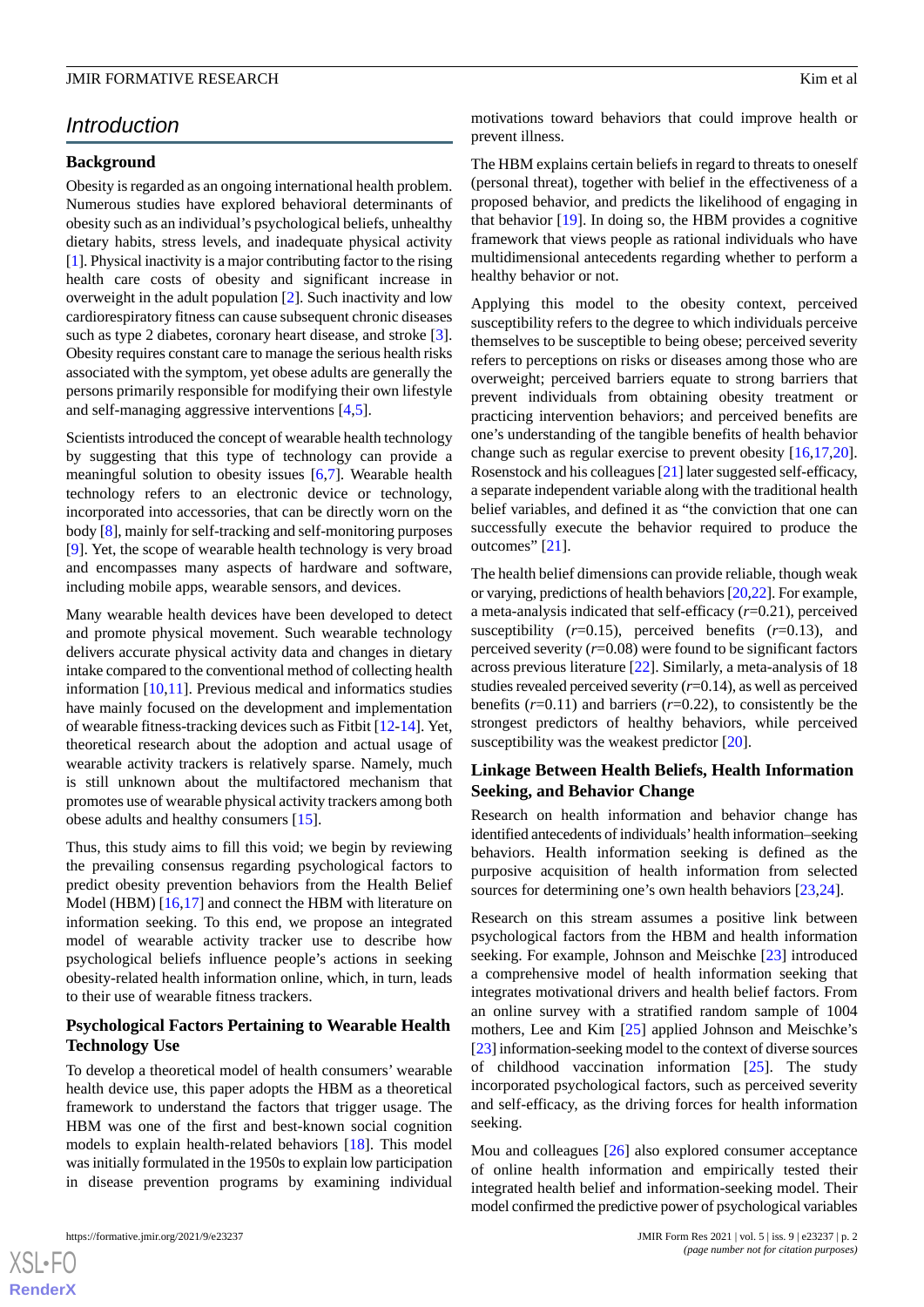on health behaviors: not only did susceptibility, benefits, and severity perceptions positively lead to behavioral intentions to utilize online health information services, self-efficacy also moderated the effect of perceived severity on health information–seeking behaviors [\[26](#page-13-4)].

Given the theoretical link between health beliefs and health information–seeking behaviors, it is necessary to ask whether this link is still valid in other contexts, namely, obesity-related information seeking. There is also a theoretical uncertainty associated with some HBM variables in predicting various health behaviors. For instance, perceived susceptibility was the weakest predictor of health behaviors [\[20](#page-12-18)], while it had a strong positive effect on online health information seeking in Mou et al's work [[26\]](#page-13-4).

## **Health Beliefs and Health Information Seeking to Predict Wearable Activity Tracker Use**

Many studies exploring the multifactored associations between health beliefs and health information–seeking behaviors have mainly focused on the Technology Acceptance Model (TAM) [[27\]](#page-13-5), which is a theoretical framework that explains the adoption of new health technology [[25,](#page-13-3)[28](#page-13-6)]. As mentioned, wearable health trackers were designed to promote a person's healthy behaviors, while relatively few studies have explored what would directly lead to the adoption and actual usage of wearable activity trackers [[11](#page-12-10)[,29](#page-13-7),[30\]](#page-13-8). According to the TAM, an individual's acceptance of health technology is determined by his or her intentions to use that technology. Behavioral intentions to use the technology, which, in turn, is driven by one's attitude toward using the technology, impacts his or her actual use. The TAM is a very parsimonious model that is too obvious to test the linkage between one's intention to use and actual adoption of technology. Hence, researchers recommend a careful approach when applying the TAM to other contexts and call for additional research that explores the multiple factors associated with one's acceptance of various technologies and devices [\[31](#page-13-9)[-33](#page-13-10)].

One noteworthy survey study of 728 members of 3 internet health portals in South Korea [[34\]](#page-13-11) developed and verified an extended TAM for health care, and added antecedents and mediating variables from the HBM to enhance the model's explanatory power. The results showed that perceived threat significantly affected health consumers' attitudes and behavioral intentions, while self-efficacy had a strong indirect impact on

attitude and behavioral intention through the mediator of perceived threat [\[34](#page-13-11)].

Health information seekers are defined as people who search for information on health topics [\[35](#page-13-12)]. For example, if individuals perceive themselves as obese, they will need information to manage the situation, while that information would simultaneously reassure healthy individuals [[36\]](#page-13-13). Internet users may search for general health information; however, the need for online health information seeking is greater among individuals who perceive their health condition to be severe [[37\]](#page-13-14). Concerning the impact of obesity-related health beliefs (ie, HBM factors) on online health information seeking, we propose the following hypotheses:

*Hypothesis 1: Perceived susceptibility will influence health information–seeking behaviors.*

*Hypothesis 2: Perceived severity will influence health information–seeking behaviors.*

*Hypothesis 3: Perceived benefits will influence health information–seeking behaviors.*

*Hypothesis 4: Self-efficacy will influence health information–seeking behaviors.*

Then, we apply information seeking as a mediating variable between psychological factors (from the HBM) and prediction of wearable activity tracker usage in our theoretical model. Our integrated model considers an individual's wearable health technology use as dependent on not only their psychological needs but health information–seeking behaviors [[38\]](#page-13-15). Health information seekers are more likely to use wearable activity-tracking devices to monitor their food intake and physical activity levels if they perceive (1) themselves as susceptible to being obese, (2) the issue of obesity or overweight as severe, (3) benefits from such physical movements, and/or (4) any barriers that might hinder them from exercising regularly. Taken together, we present our fifth hypothesis as well as a research question (RQ) to test our proposed model ([Figure 1\)](#page-4-0):

*Hypothesis 5: Obesity-related information seeking will influence individuals' wearable activity tracker use.*

*RQ1: Is the Integrated Model of Wearable Activity Tracker (IMWAT) use an appropriate model to predict wearable technology use, mediated by information-seeking behaviors?*

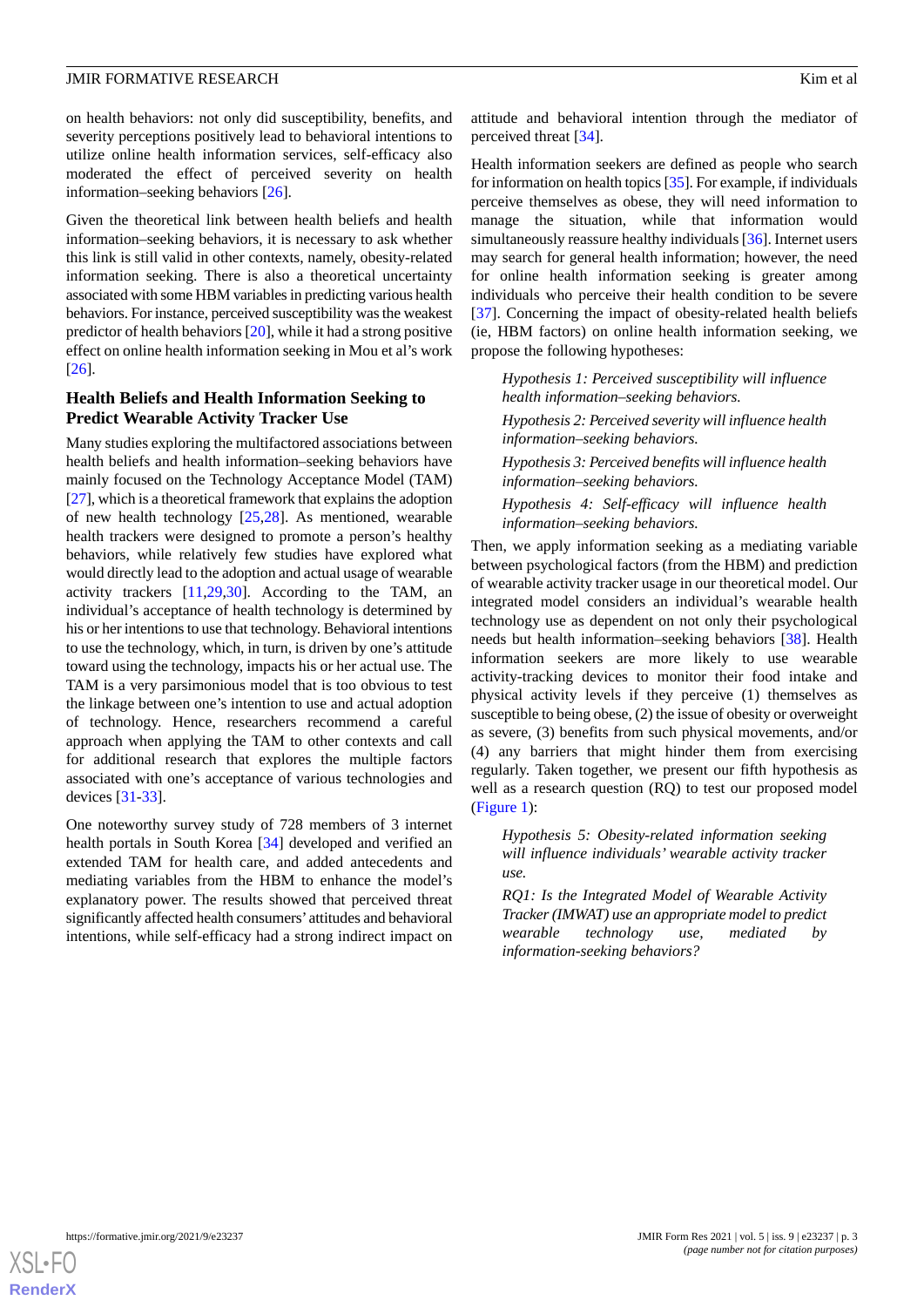<span id="page-4-0"></span>**Figure 1.** The proposed Integrated Model of Wearable Activity Tracker (IMWAT) use.



# *Methods*

## **Data Collection**

A telephone quota survey was conducted among adults who currently use wearable activity trackers (ie, respondents were asked the filtering question, " Do you currently use a wearable health product such as Fitbit, Mi Band, or any sort of activity tracker?"), ensuring externally valid data. Participants were recruited by a reputable survey company, and researchers paid \$130,000 for data collection, which was carried out over 2 months from August to September 2019. The survey company used random digit dialing to recruit participants; 50% of the data was retrieved from cell phones and the other 50% was collected from landline telephones. The average length of the survey was 24 minutes.

#### **Measurement**

Perceived severity, perceived benefits, and perceived susceptibility were measured with a widely used set of 12 items from the HBM literature, answered on a 5-point Likert scale ranging from "strongly disagree" to "strongly agree" [\(Table 1](#page-5-0)) [[39\]](#page-13-16). Self-efficacy was measured with an item asking participants to indicate their confidence in their ability to overcome or prevent obesity, using a 5-point scale ranging from 1="not at all true for me" to 5="completely true for me" ([Table](#page-5-0) [1\)](#page-5-0) [[40\]](#page-13-17).

Health information seeking was measured with the 5-point scale ranging from 1="not at all" to  $5=$ "very frequently" [\(Table 1](#page-5-0)) [[41\]](#page-13-18). Use of wearable activity trackers was measured with the filtering question, "Do you currently use a wearable health product such as Fitbit, Mi Band, or any sort of activity tracker?" [[42\]](#page-13-19).

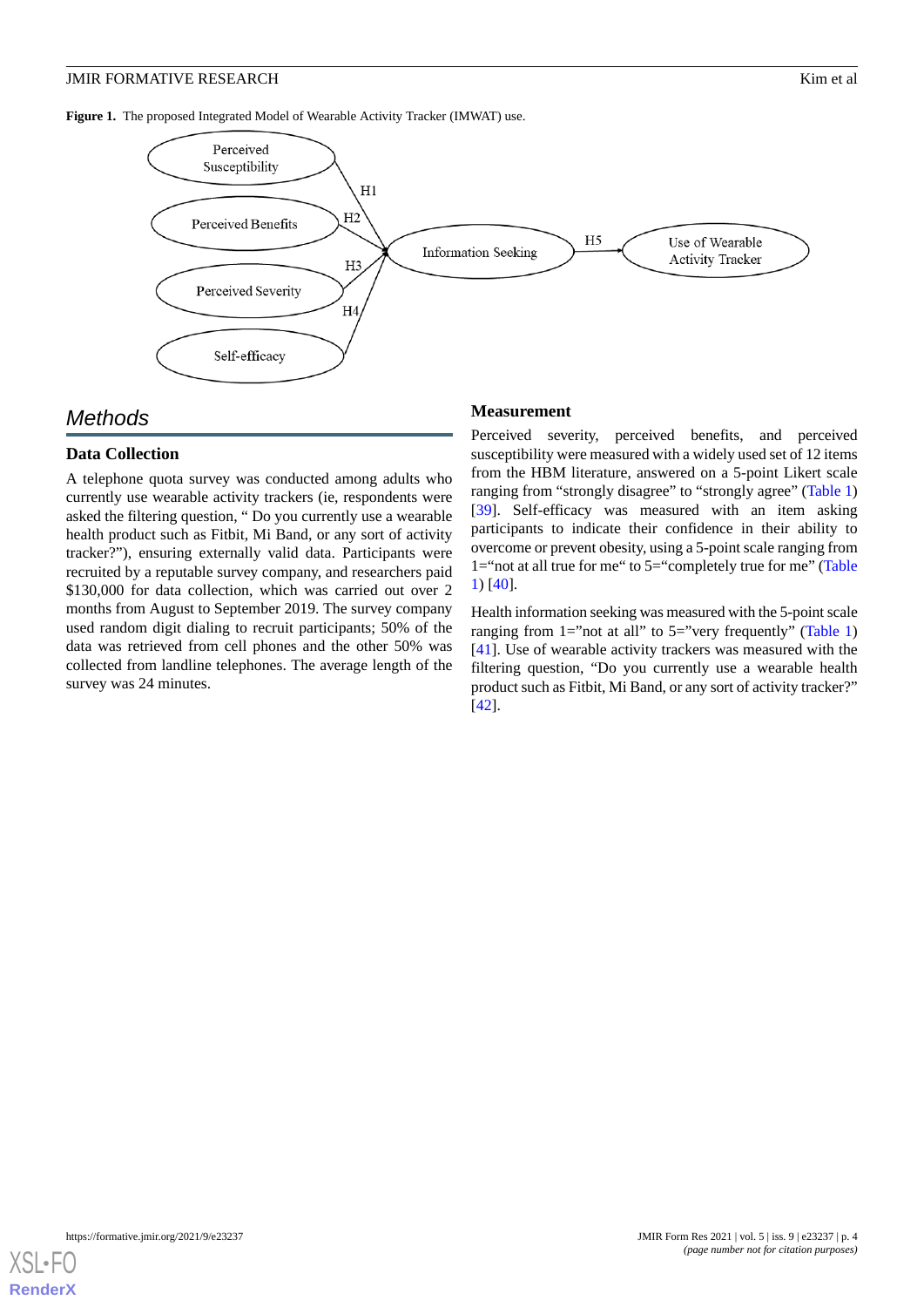#### **JMIR FORMATIVE RESEARCH Kim et al. CONSUMING THE EXECUTION CONSUMING THE EXECUTION CONSUMING THE EXECUTION**

<span id="page-5-0"></span>**Table 1.** Measurement item.

| Construct and item              | Description                                                                                                                              | Reference                         |
|---------------------------------|------------------------------------------------------------------------------------------------------------------------------------------|-----------------------------------|
| Perceived susceptibility (PSU)  |                                                                                                                                          | Champion and Skinner [39]         |
| $PSU-1$                         | I have a somewhat high chance of having obesity.                                                                                         |                                   |
| PSU-2                           | I never worry about being obese.                                                                                                         |                                   |
| PSU-3                           | It is fated that I will have obesity.                                                                                                    |                                   |
| PSU-4                           | I can prevent myself from being obese.                                                                                                   |                                   |
| <b>Perceived severity (PSE)</b> |                                                                                                                                          | Champion and Skinner [39]         |
| PSE-1                           | I think obesity increases the risk of many health problems such as heart<br>disease and diabetes.                                        |                                   |
| PSE-2                           | I think obesity leads to suffering.                                                                                                      |                                   |
| PSE-3                           | I think having obesity affects my family.                                                                                                |                                   |
| PSE-4                           | I think becoming obese affects my social life.                                                                                           |                                   |
| PSE-5                           | I think obesity in general is expensive to treat.                                                                                        |                                   |
| <b>Perceived benefits (PBE)</b> |                                                                                                                                          | Champion and Skinner [39]         |
| PBE-1                           | I think screening all adults for obesity (such as through body mass index)<br>detects obesity early.                                     |                                   |
| PBE-2                           | I think regular exercise make a difference.                                                                                              |                                   |
| PBE-3                           | I think multicomponent behavioral obesity interventions do make a differ-<br>ence.                                                       |                                   |
| Self-efficacy (SE)              |                                                                                                                                          | Grace-Leitch and Shneyderman [40] |
| $SE-1$                          | I have the ability to avoid obesity.                                                                                                     |                                   |
| $SE-2$                          | I believe I can prevent an obesity condition.                                                                                            |                                   |
| $SE-3$                          | I am confident I will react in the right way if I have obesity.                                                                          |                                   |
| $SE-4$                          | I have the ability to get and make sense of information about risks of being<br>obese.                                                   |                                   |
| <b>Information seeking (IS)</b> |                                                                                                                                          | Nikoloudakiet et al $[41]$        |
| $IS-1$                          | I seek obesity-related health information on the government department<br>website such as the CDC <sup>a</sup> or the NIH <sup>b</sup> . |                                   |
| $IS-2$                          | I seek obesity-related health information on social networking sites (eg.<br>Facebook, Instagram, Twitter, etc).                         |                                   |
| $IS-3$                          | I seek obesity-related health information from online search engines such<br>as Google.                                                  |                                   |

<sup>a</sup>CDC: Centers for Disease Control and Prevention. <sup>b</sup>NIH: National Institutes of Health.

# *Results*

#### **Demographic Characteristics**

A total of 2006 participants were recruited to participate in the study. [Table 2](#page-6-0) presents the sample's demographic characteristics. The majority of BMI scores were >25, indicating obesity (n=1301, 66%). More than half of the participants were

female (n=1183, 59%), and males accounted for approximately 41% (n=823) of the sample. Most participants were married  $(n=1374, 69\%)$ , and over half had a college degree  $(n=1100,$ 55%) and were White or Caucasian (n=1126, 56%), followed by African Americans, Hispanics/Latinos, others, and Asians. [Table 3](#page-7-0) and [Figure 2](#page-7-1) also present summary statistics and histograms of the measurement variables.

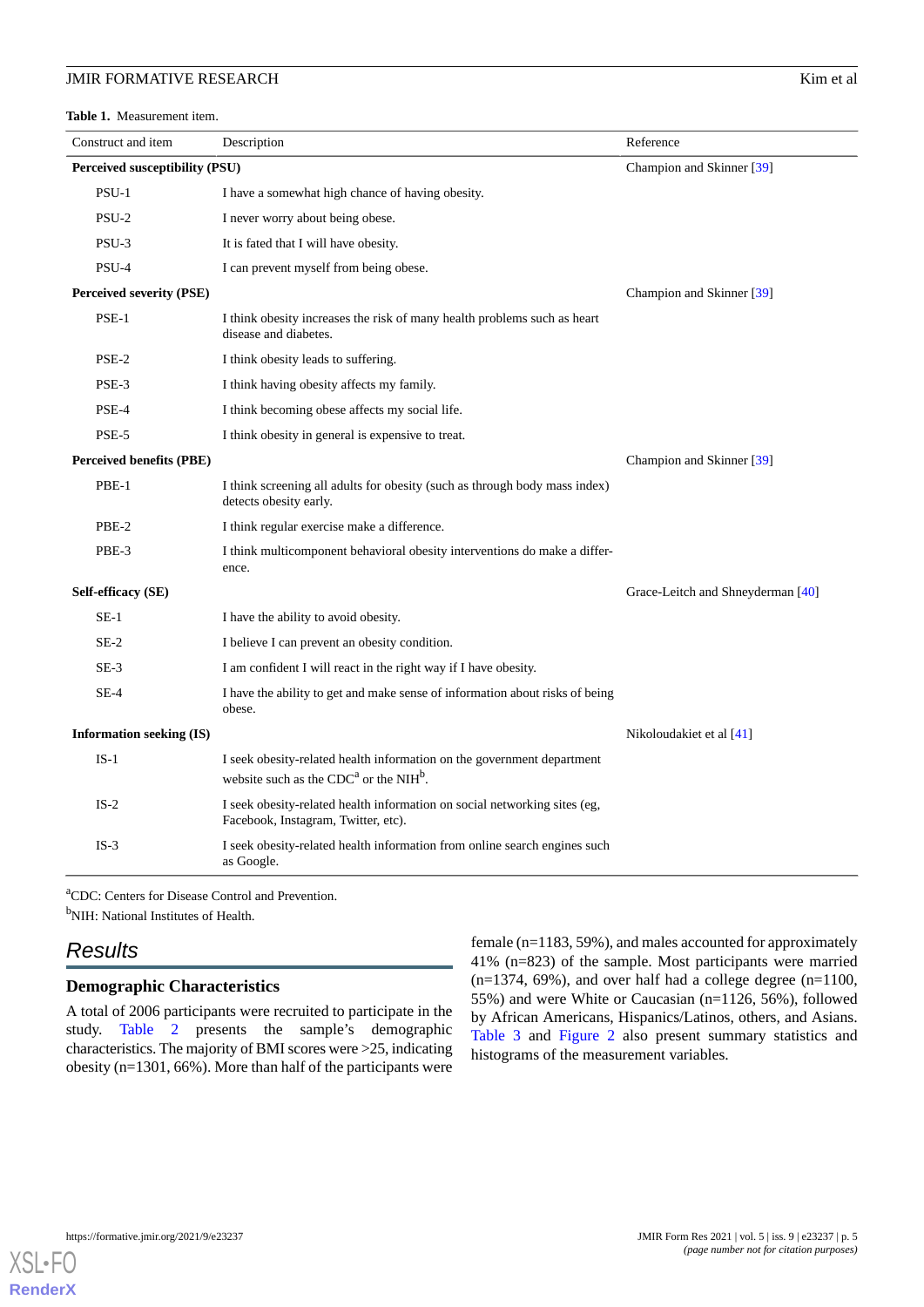# JMIR FORMATIVE RESEARCH

<span id="page-6-0"></span>**Table 2.** Demographic characteristics (N=2006).

| Kim et al |  |
|-----------|--|
|           |  |

|                                                                                                                                                                      |                     | Perceived sus-<br>ceptibility, | Perceived<br>severity, mean | Perceived ben-<br>efits, mean | Self-efficacy, | Information<br>seeking, mean |
|----------------------------------------------------------------------------------------------------------------------------------------------------------------------|---------------------|--------------------------------|-----------------------------|-------------------------------|----------------|------------------------------|
| Variable                                                                                                                                                             | Participants, n (%) | mean(SD)                       | (SD)                        | (SD)                          | mean (SD)      | (SD)                         |
| Gender                                                                                                                                                               |                     |                                |                             |                               |                |                              |
| Male                                                                                                                                                                 | 823 (41.03)         | 2.87(1.54)                     | 3.98(1.25)                  | 3.99(1.26)                    | 4.04 (1.28)    | 2.33(1.49)                   |
| Female                                                                                                                                                               | 1183 (58.97)        | 3.09(1.54)                     | 4.05(1.26)                  | 4.19(1.21)                    | 4.16(1.25)     | 2.60(1.62)                   |
| Age group                                                                                                                                                            |                     |                                |                             |                               |                |                              |
| $<$ 30 years                                                                                                                                                         | 195 (9.72)          | 2.54(1.46)                     | 3.65(1.17)                  | 4.00(1.13)                    | 4.10(1.08)     | 3.09(1.39)                   |
| $30-50$ years                                                                                                                                                        | 710 (35.39)         | 3.04(1.52)                     | 4.06(1.24)                  | 4.16(1.18)                    | 4.16(1.23)     | 2.95(1.59)                   |
| $>50$ years                                                                                                                                                          | 1101 (54.89)        | 3.05(1.57)                     | 4.06(1.28)                  | 4.09(1.29)                    | 4.07(1.32)     | 2.09(1.48)                   |
| Ethnicity                                                                                                                                                            |                     |                                |                             |                               |                |                              |
| White/Caucasian                                                                                                                                                      | 1126(56.13)         | 2.87(1.50)                     | 4.06(1.22)                  | 4.09(1.22)                    | 4.10(1.28)     | 2.34(1.51)                   |
| Hispanic/Latino                                                                                                                                                      | 189 (9.42)          | 3.30(1.56)                     | 4.08(1.14)                  | 4.26(1.08)                    | 4.17(1.14)     | 3.12(1.62)                   |
| African American                                                                                                                                                     | 523 (26.07)         | 3.20(1.59)                     | 3.88(1.37)                  | 4.09(1.31)                    | 4.08(1.30)     | 2.60(1.63)                   |
| Native American/Pacific Islander                                                                                                                                     | 14(0.7)             | 3.79(1.67)                     | 4.86(0.53)                  | 4.29(1.27)                    | 4.57(0.85)     | 1.82(1.72)                   |
| Asian                                                                                                                                                                | 32(1.6)             | 3.01(1.58)                     | 4.03(1.20)                  | 4.31(1.06)                    | 4.16(1.14)     | 1.97(1.49)                   |
| Others                                                                                                                                                               | 122(6.08)           | 2.73(1.58)                     | 3.98(1.30)                  | 4.04(1.31)                    | 4.13(1.23)     | 2.40(1.62)                   |
| BMI (kg/m <sup>2</sup> )                                                                                                                                             |                     |                                |                             |                               |                |                              |
| <18.5                                                                                                                                                                | 41 (2.07)           | 1.98(1.39)                     | 4.05(1.34)                  | 4.15(1.32)                    | 3.68(1.67)     | 2.34(1.49)                   |
| 18.5-25                                                                                                                                                              | 642 (32.36)         | 2.46(1.54)                     | 4.05(1.25)                  | 4.17(1.20)                    | 4.10(1.31)     | 2.48(1.55)                   |
| $>25$                                                                                                                                                                | 1301 (65.58)        | 3.28(1.47)                     | 4.00(1.26)                  | 4.08(1.25)                    | 4.13 (1.23)    | 2.51(1.59)                   |
| <b>Yearly income (\$US)</b>                                                                                                                                          |                     |                                |                             |                               |                |                              |
| Low $(<\,$ \$50,000)                                                                                                                                                 | 1017(50.70)         | 3.05(1.59)                     | 3.95(1.32)                  | 4.05(1.30)                    | 3.99(1.34)     | 2.44(1.61)                   |
| Medium (\$50,000-\$150,000)                                                                                                                                          | 811 (40.43)         | 2.97(1.50)                     | 4.09(1.20)                  | 4.19(1.14)                    | 4.23(1.18)     | 2.49(1.54)                   |
| High $(>\$150,000)$                                                                                                                                                  | 178 (8.87)          | 2.84(1.51)                     | 4.11(1.13)                  | 4.07(1.23)                    | 4.26(1.15)     | 2.79(1.49)                   |
| <b>Marital status</b>                                                                                                                                                |                     |                                |                             |                               |                |                              |
| Married                                                                                                                                                              | 1374 (68.50)        | 3.02(1.54)                     | 4.08(1.23)                  | 4.11(1.25)                    | 4.10(1.30)     | 2.83(1.61)                   |
| Single                                                                                                                                                               | 632 (31.51)         | 2.95(1.56)                     | 3.88(1.30)                  | 4.12(1.20)                    | 4.13(1.20)     | 2.34(1.54)                   |
| <b>Education</b>                                                                                                                                                     |                     |                                |                             |                               |                |                              |
| Low ( <high graduate)<="" school="" td=""><td>639 (31.85)</td><td>3.04(1.63)</td><td>4.05(1.30)</td><td>4.04(1.33)</td><td>3.97(1.35)</td><td>2.21(1.57)</td></high> | 639 (31.85)         | 3.04(1.63)                     | 4.05(1.30)                  | 4.04(1.33)                    | 3.97(1.35)     | 2.21(1.57)                   |
| Medium (college graduate)                                                                                                                                            | 1100 (54.84)        | 2.97(1.53)                     | 3.99(1.25)                  | 4.12(1.21)                    | 4.15(1.23)     | 2.57(1.57)                   |
| High (master's degree and above)                                                                                                                                     | 267 (13.31)         | 3.02(1.44)                     | 4.05(1.19)                  | 4.24(1.12)                    | 4.25(1.18)     | 2.85(1.53)                   |

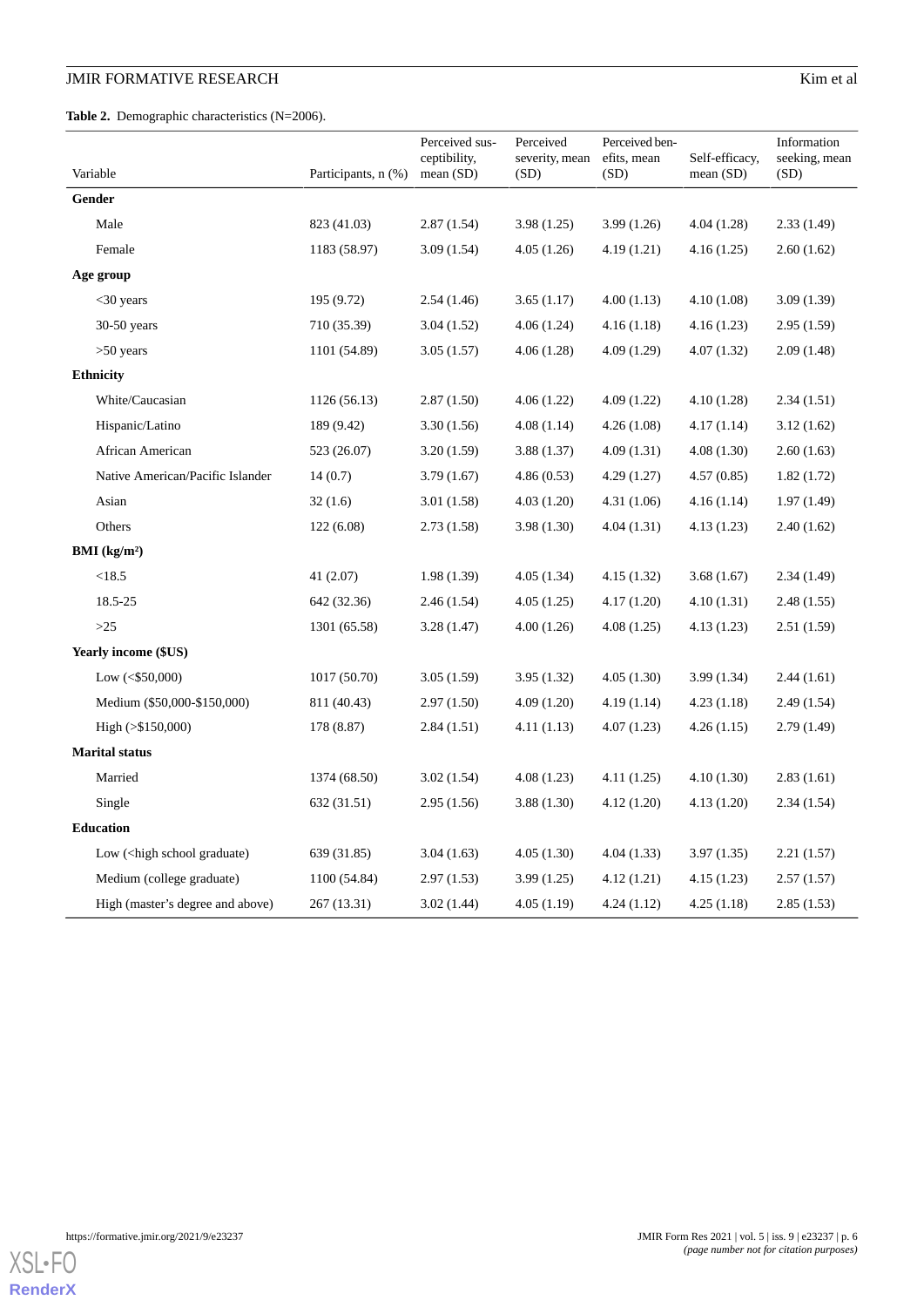<span id="page-7-0"></span>**Table 3.** Summary statistics: mean (SD) and correlation matrix (Spearman correlation coefficients and *P* values).

| Variable                             | Mean $(SD)$   | Perceived suscep-<br>tibility | Perceived<br>severity | Perceived bene-<br>fits   | Self-efficacy       | Information seek-<br>ing | Use of wearable ac-<br>tivity trackers |
|--------------------------------------|---------------|-------------------------------|-----------------------|---------------------------|---------------------|--------------------------|----------------------------------------|
| Perceived suscepti-<br>bility        | 2.997 (1.548) | 1                             |                       |                           |                     |                          |                                        |
| Perceived severity                   | 4.017(1.258)  | 0.081 (P<.001)                | -1                    |                           |                     |                          |                                        |
| Perceived benefits                   | 4.109(1.235)  | $0.088$ ( <i>P</i> <.001)     | 0.275<br>(P<.001)     |                           |                     |                          |                                        |
| Self-efficacy                        | 4.107(1.266)  | $0.013(P=.56)$                | 0.272<br>(P<.001)     | $0.309$ ( <i>P</i> <.001) | $\overline{1}$      |                          |                                        |
| Information seek-<br>ing             | 2.490(1.576)  | $0.055(P=.01)$                | 0.000<br>$(P=.99)$    | $0.064(P=.004)$           | 0.076<br>$(P=.001)$ |                          |                                        |
| Use of wearable<br>activity trackers | 1.909(1.815)  | $0.058 (P = 01)$              | 0.032<br>$(P=15)$     | $0.055(P=01)$             | $0.032(P=.15)$      | 0.145(P<.001)            |                                        |

<span id="page-7-1"></span>



#### **Model Development**

The chi-square goodness-of-fit statistic is an index of model adequacy for which a nonsignificant value indicates a good fit of the model to the data. Our work used 4 additional fit indexes to decide how well the specified model explains the data: the comparative fit index (CFI), the root mean square error of approximation (RMSEA), the standardized root mean square residual (SRMR), and the Tucker–Lewis index (TLI). CFI compares the difference between the chi-square value and degrees of freedom (df) of the null (independent) model to the difference between the chi-square value and df of the hypothesized model. Then, this difference is divided by the difference between the chi-square value and df of the null model. CFI is not sensitive to sample size and the recommended cut-off value is  $\geq$ 0.90 [\[43\]](#page-13-20). RMSEA presumes that the best-fitting model has an RMSEA value of 0, that is, an index close to 0 means the model has an excellent fit and a larger index indicates that the model is poor to fit the data. The recommended cut-off value is <0.06 [[43\]](#page-13-20). SRMR measures the average of standardized residuals between the observed covariance and the hypothesized

[XSL](http://www.w3.org/Style/XSL)•FO **[RenderX](http://www.renderx.com/)**

covariance. An SRMR value of 0 represents a perfect fit; a bigger index means that the model is poor to fit the data. The recommended cut-off value is <0.06 [[43\]](#page-13-20). TLI measures the ratio of the difference between the ratio of the chi-square value to the df of the null model and the ratio of the chi-square value to the df of the hypothesized model to the difference between the ratio of the chi-square value to the df of the null model and hypothesized model. The recommended cut-off value is ≥0.95 [[43\]](#page-13-20). After checking the model adequacy, individual paths were tested by the *z* test.

The structural model (path model) is a special case of structural equation modeling (SEM). In the structural model, each measurement variable connects to each construct, that is, there exists a one-to-one mapping between constructs and measurement variables, and measurement errors become 0. The initially proposed model 1 is represented in [Figure 3.](#page-8-0) Model 1 posits that perceived susceptibility (SUS), perceived severity (SEV), perceived benefits (BEN), and self-efficacy (SE) together contribute to information seeking (IS), and IS contributes to the use of wearable activity trackers (UOW).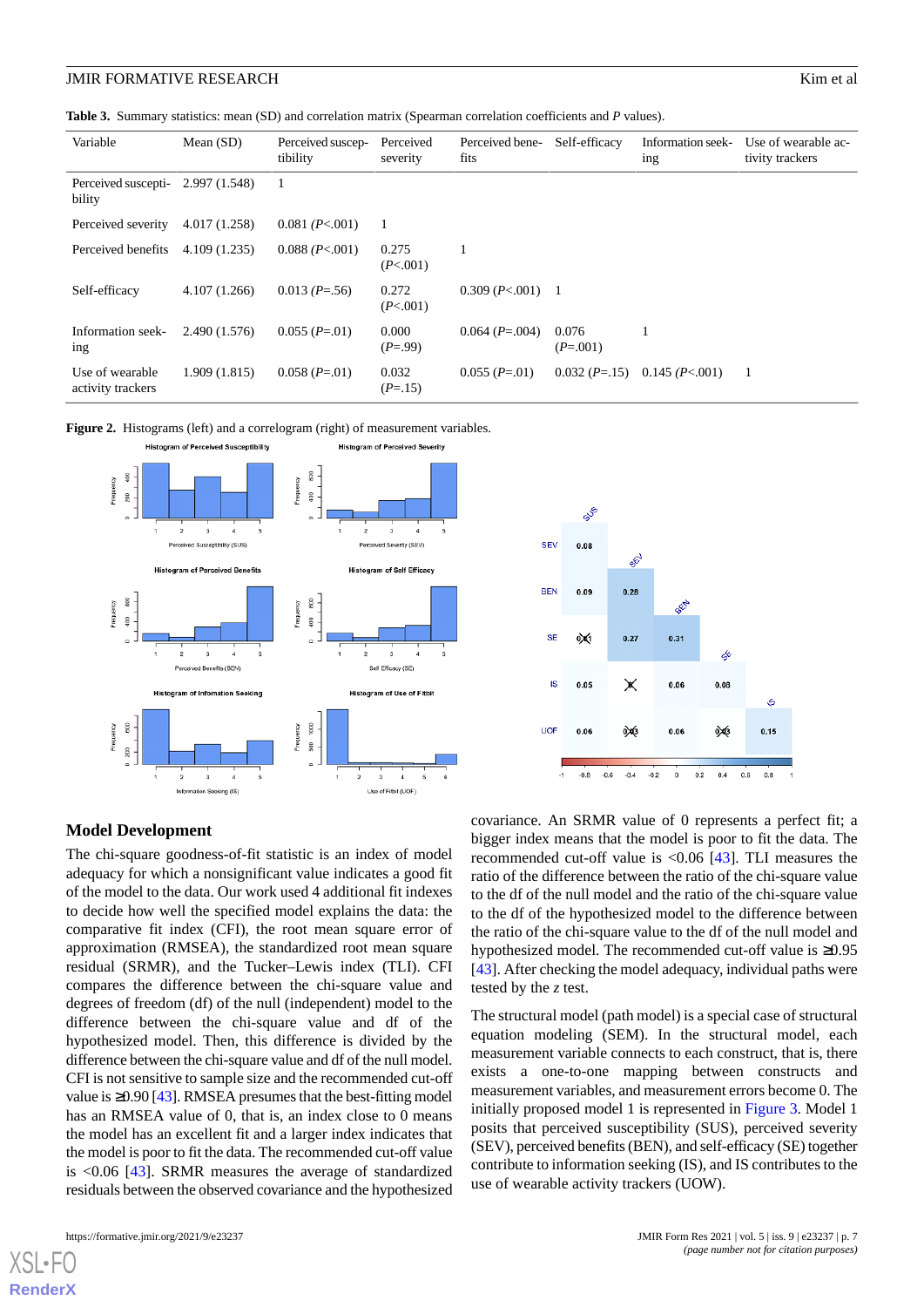#### **JMIR FORMATIVE RESEARCH Kim et al. SIMIR FORMATIVE RESEARCH**

<span id="page-8-0"></span>**Figure 3.** The initial model. X refers to the measurement variable (the mean score of each variable).



We assumed that all exogenous latent variables were correlated, and all data were analyzed using R, version 3.6.1 (The R Project for Statistical Computing). The *lavaan* package in R is an open-source program that is extremely powerful and flexible for SEM. The factor analytic models and the path model for model 1 were as follows:

- $x_1$ : the measurement variable of SUS;
- $x_2$ : the measurement variable of SEV;
- $x_3$ : the measurement variable of BEN;
- $x_4$ : the measurement variable of SE;
- $x_5$ : the measurement variable of IS;
- $x_6$ : the measurement variable of UOW;
- $\xi_1$ : the exogenous variable (SUS);
- $\xi_2$ : the exogenous variable (SEV);
- $\xi_3$ : the exogenous variable (BEN);
- $\xi_4$ : the exogenous variable (SE);
- $\eta_1$ : the endogenous variable (IS);
- $\bullet$   $\eta_2$ : the endogenous variable (UOW).

The factor analytic models for the exogenous and endogenous variables were as follows:

| $\begin{bmatrix} x_1 \\ x_2 \\ x_3 \\ x_4 \end{bmatrix}$ | $\boldsymbol{0}$<br>$\overline{0}$<br>$\overline{0}$      | $\boldsymbol{0}$<br>$\begin{array}{c} 0 \\ 0 \end{array}$ | 0<br>$\boldsymbol{0}$<br>$\overline{0}$ | 01<br>0<br>0                                     | $\xi_1$<br>$\xi_2$<br>$\xi_3$<br>$\xi_4$ |
|----------------------------------------------------------|-----------------------------------------------------------|-----------------------------------------------------------|-----------------------------------------|--------------------------------------------------|------------------------------------------|
| $\begin{bmatrix} x_5 \\ x_6 \end{bmatrix} =$             | $\Big  \begin{smallmatrix} 1 \ 0 \end{smallmatrix} \Big $ | $\begin{bmatrix} 0 \\ 1 \end{bmatrix}$                    |                                         | $\begin{bmatrix} \eta_1 \\ \eta_2 \end{bmatrix}$ |                                          |

The path model of structural coefficients was as follows:

$$
\begin{bmatrix} \eta_1 \\ \eta_2 \end{bmatrix} = \begin{bmatrix} 0 & 0 \\ \beta_{21} & 0 \end{bmatrix} \begin{bmatrix} \eta_1 \\ \eta_2 \end{bmatrix} + \begin{bmatrix} \gamma_{11} & \gamma_{12} & \gamma_{13} & \gamma_{14} \\ 0 & 0 & 0 & 0 \end{bmatrix} \begin{bmatrix} \xi_1 \\ \xi_2 \\ \xi_3 \\ \xi_4 \end{bmatrix} + \begin{bmatrix} \zeta_1 \\ \zeta_2 \end{bmatrix}
$$

where  $\beta_{21}$  is the coefficient of  $\eta_1$  on  $\eta_2$ ,  $\gamma_{11}$  is the coefficient of  $\xi_1$  on  $\eta_1$ ,  $\eta_2$  is the coefficient of  $\xi_2$  on  $\eta_1$ ,  $\eta_3$  is the coefficient of  $\xi_3$  on  $\eta_1$ ,  $/14$  is the coefficient of  $\xi_4$  on  $\eta_1$ , and is the vector of equation errors to predict  $\eta_1$  and  $\eta_2$ . Since there is a one-to-one mapping between constructs and measurement variables, the measurement errors are zero.

Our model fit statistics included the following: chi-square, CFI, RMSEA, SRMR, and TLI. For the initial model, the SEM analysis indicated that the *P* value of the chi-square test was .07, which is greater than .05, indicating that this structural model fit the data well. The CFI value was 0.991, the RMSEA value was 0.024, the SRMR value was 0.017, and the TLI value was 0.967. [Table 4](#page-9-0) shows the parameter estimates, standard errors, test statistics (*z* value), and *P* values for each path in model 1. The coefficients ( $\beta$ s and  $\gamma$ s) were estimated by maximum likelihood estimation. Susceptibility, benefits, and self-efficacy significantly predicted information seeking, and information seeking was significantly reflected in wearable activity tracker use ( $\hat{\beta}_{21}$ =.137, *P*<.001). However, perceived severity did not give rise to information seeking  $(\hat{7}12=-0.031,$ *P*=.30). This may indicate that this model may not be adequate and needs improvement. Therefore, we considered an alternative model.

Our second model posits that susceptibility, benefits, and self-efficacy perceptions together contributed to information seeking, while perceived severity and information seeking together contributed to wearable activity tracker use ([Figure 4\)](#page-9-1). The only difference was that severity perceptions directly predicted wearable activity tracker use.

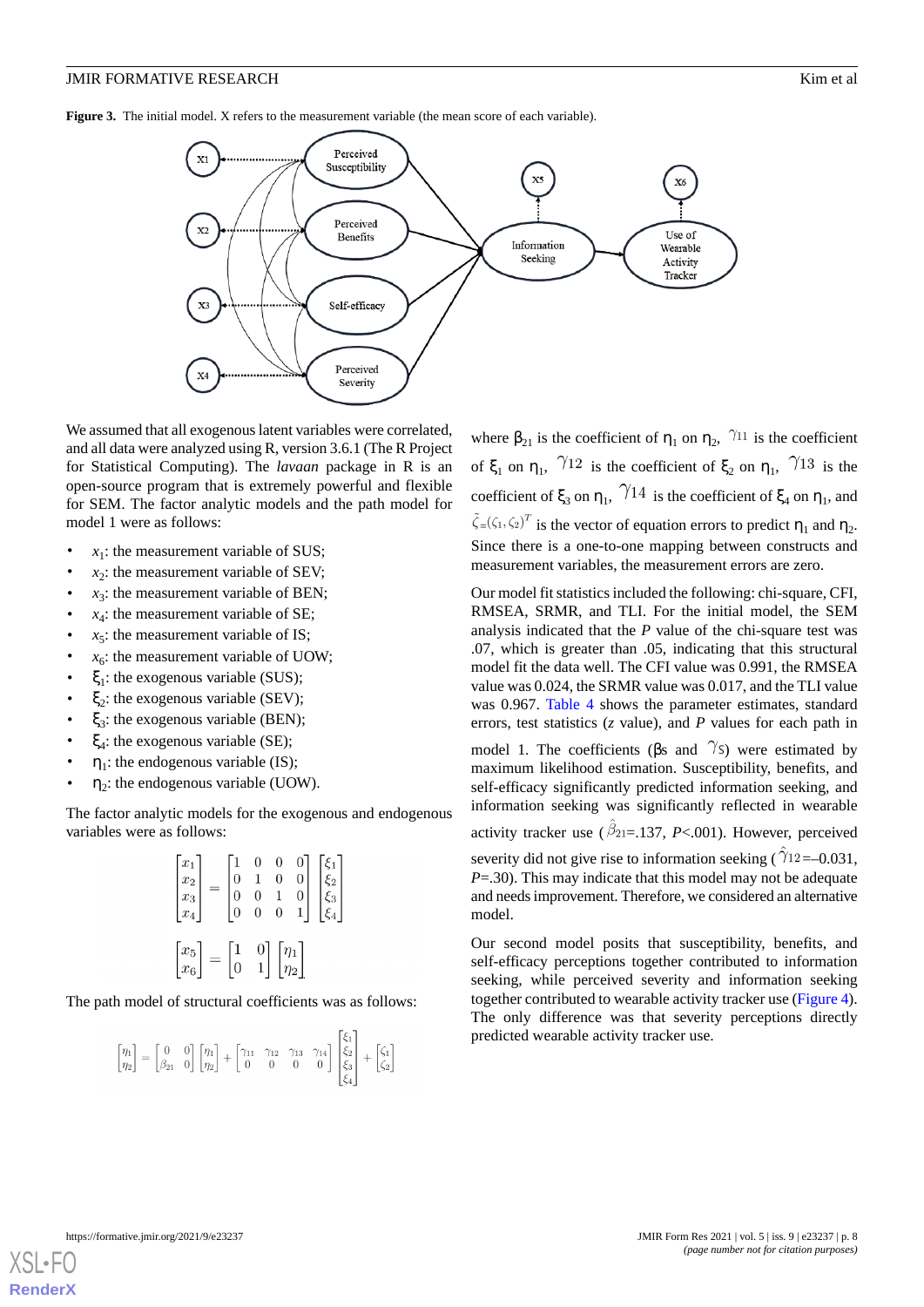#### **JMIR FORMATIVE RESEARCH Kim et al. SIMIR FORMATIVE RESEARCH**

<span id="page-9-0"></span>**Table 4.** Parameter estimates for model 1.

| Hypothesized relations between constructs                          | Parameter estimate <sup>a</sup> | <b>SE</b> | z value  | P value               |
|--------------------------------------------------------------------|---------------------------------|-----------|----------|-----------------------|
| Perceived susceptibility $\rightarrow$ Information seeking         | 0.057(0.056)                    | 0.023     | 2.516    | .01 <sup>b</sup>      |
| Perceived severity $\rightarrow$ Information seeking               | $-0.031(-0.025)$                | 0.030     | $-1.044$ | .30                   |
| Perceived benefits $\rightarrow$ Information seeking               | 0.077(0.061)                    | 0.031     | 2.532    | $.01^{\rm b}$         |
| $Self\text{-efficacy} \rightarrow Information\text{ seeking}$      | 0.089(0.071)                    | 0.030     | 2.975    | .003 <sup>c</sup>     |
| Information seeking $\rightarrow$ Use of wearable activity tracker | 0.137(0.119)                    | 0.026     | 5.373    | $< 0.01$ <sup>c</sup> |
|                                                                    |                                 |           |          |                       |

<sup>a</sup>The values in parentheses are standardized estimates.

<sup>b</sup>Significance at the .05 level.

<span id="page-9-1"></span>c Significance at the .01 level.

Figure 4. The proposed second model. X refers to the measurement variable (the mean score of each variable).



The factor analytic models for exogenous and endogenous variables were the same as model 1, but the path model of the structural coefficients was different from the model 1. The path model of structural coefficients was as follows:

$$
\begin{bmatrix} \eta_1 \\ \eta_2 \end{bmatrix} = \begin{bmatrix} 0 & 0 \\ \beta_{21} & 0 \end{bmatrix} \begin{bmatrix} \eta_1 \\ \eta_2 \end{bmatrix} + \begin{bmatrix} \gamma_{11} & 0 & \gamma_{13} & \gamma_{14} \\ 0 & \gamma_{22} & 0 & 0 \end{bmatrix} \begin{bmatrix} \xi_1 \\ \xi_2 \\ \xi_3 \\ \xi_4 \end{bmatrix} + \begin{bmatrix} \zeta_1 \\ \zeta_2 \end{bmatrix}
$$

where  $\beta_{21}$  is the coefficient of  $\eta_1$  on  $\eta_2$ , <sup>711</sup> is the coefficient of  $\xi_1$  on  $\eta_1$ ,  $\pi/13$  is the coefficient of  $\xi_3$  on  $\eta_1$ ,  $\pi/14$  is the coefficient of  $\xi_4$  on  $\eta_1$ , and  $\pi/22$  is the coefficient of  $\xi_2$  on  $\eta_2$ . Note that the only difference between model 1 and model 2 is the matrices in the middle term.

[Table 5](#page-10-0) shows model fit statistics and confirms that the second model has a better fit than the initial model since CFI and TLI were higher, and chi-square, RMSEA, and SRMR were lower. As the second model supports all hypotheses [\(Table 4\)](#page-9-0) with better fit indicator scores, we choose the second model as the final model.

[Table 6](#page-10-1) demonstrates parameter estimates for our final model (ie, model 2). In short, susceptibility, benefits, and self-efficacy perceptions significantly predicted information seeking, which, in turn, indirectly predicted wearable activity tracker use. Compared to the initial model, severity perceptions directly predicted wearable activity tracker use ([Table 6\)](#page-10-1).

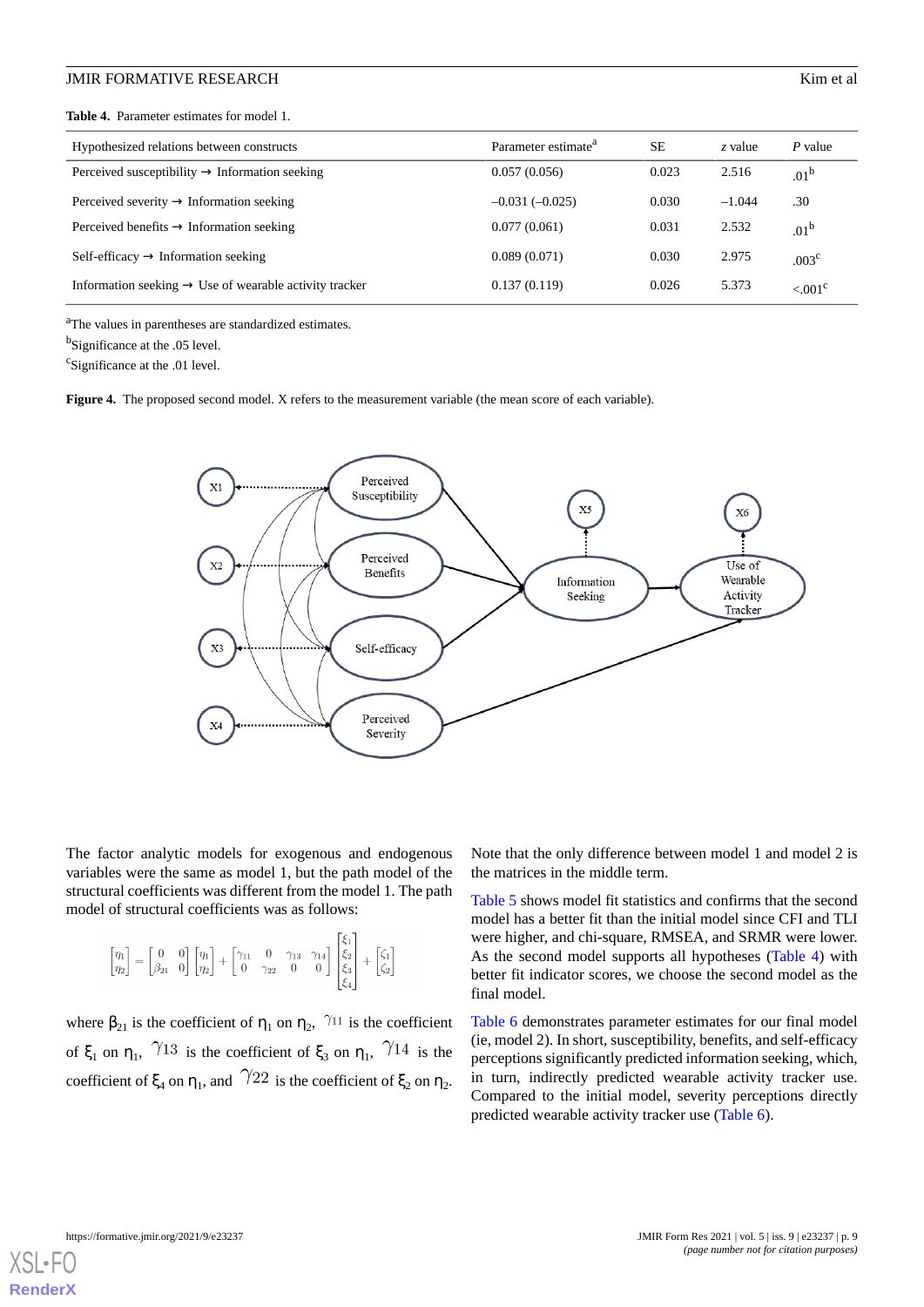#### **JMIR FORMATIVE RESEARCH Kim et al. SIMIR FORMATIVE RESEARCH**

#### <span id="page-10-0"></span>**Table 5.** Model fit statistics for model 2.

| Model         | Chi-square | P value | Model fit <sup>a</sup> |                          |                   |                  |
|---------------|------------|---------|------------------------|--------------------------|-------------------|------------------|
|               |            |         | $CFI^{\circ}$          | <b>RMSEA<sup>c</sup></b> | SRMR <sup>a</sup> | TLI <sup>e</sup> |
|               | 8.665      | .07     | 0.991                  | 0.024                    | 0.017             | 0.967            |
| $\mathcal{D}$ | 5.811      | .21     | 0.997                  | 0.015                    | 0.012             | 0.987            |

<sup>a</sup>Cut-off for good fit: CFI≥0.90, RMSEA<0.06, SRMR<0.06, and TLI≥0.95.

<sup>b</sup>CFI: comparative fit index.

<sup>c</sup>RMSEA: root mean square error of approximation.

<sup>d</sup>SRMR: standardized root mean square residual.

<span id="page-10-1"></span><sup>e</sup>TLI: Tucker–Lewis index.

#### Table 6. Parameter estimates for model 2.

| Hypothesized relations between constructs                                          | Parameter estimate <sup>a</sup> | <b>SE</b> | z value | P value               |
|------------------------------------------------------------------------------------|---------------------------------|-----------|---------|-----------------------|
| Perceived susceptibility $\rightarrow$ Information seeking (hypothesis 1)          | 0.056(0.055)                    | 0.023     | 2.455   | .01 <sup>b</sup>      |
| Perceived benefits $\rightarrow$ Information seeking (hypothesis 2)                | 0.071(0.056)                    | 0.030     | 2.372   | $.02^{b}$             |
| Self-efficacy $\rightarrow$ Information seeking (hypothesis 3)                     | 0.082(0.066)                    | 0.029     | 2.822   | .005 <sup>c</sup>     |
| Perceived severity $\rightarrow$ Use of wearable activity trackers (hypothesis 4)  | 0.063(0.044)                    | 0.032     | 1.986   | .047 <sup>b</sup>     |
| Information seeking $\rightarrow$ Use of wearable activity trackers (hypothesis 5) | 0.136(0.118)                    | 0.026     | 5.343   | $< 0.01$ <sup>c</sup> |

<sup>a</sup>The values in parentheses are standardized estimates.

<sup>b</sup>Significance at the .05 level.

<sup>c</sup>Significance at the .01 level.

<span id="page-10-2"></span>Since the distributions of variables appeared to be skewed, we also considered the asymptotic distribution-free (ADF) estimator. Even though it is well known that the maximum likelihood estimator is relatively robust to violations of normality assumptions, and a large sample reduces the problem of multivariate nonnormality, it is worth checking our models with ADF. Consistent with maximum likelihood estimation,

ADF estimates (not shown) had very similar values to the maximum likelihood estimates, and their *P* values were also very close to the *P* values of the maximum likelihood estimates. In the initial model, ADF indicated that SEV (perceived severity) was not significant, whereas all paths were significant in the second model (see [Figure 5](#page-10-2) for our final model).

**Figure 5.** Results of the final Integrated Model of Wearable Activity Tracker use. Asterisks indicate the level of significance for each path's *P* value.



 $X$ SL • **[RenderX](http://www.renderx.com/)**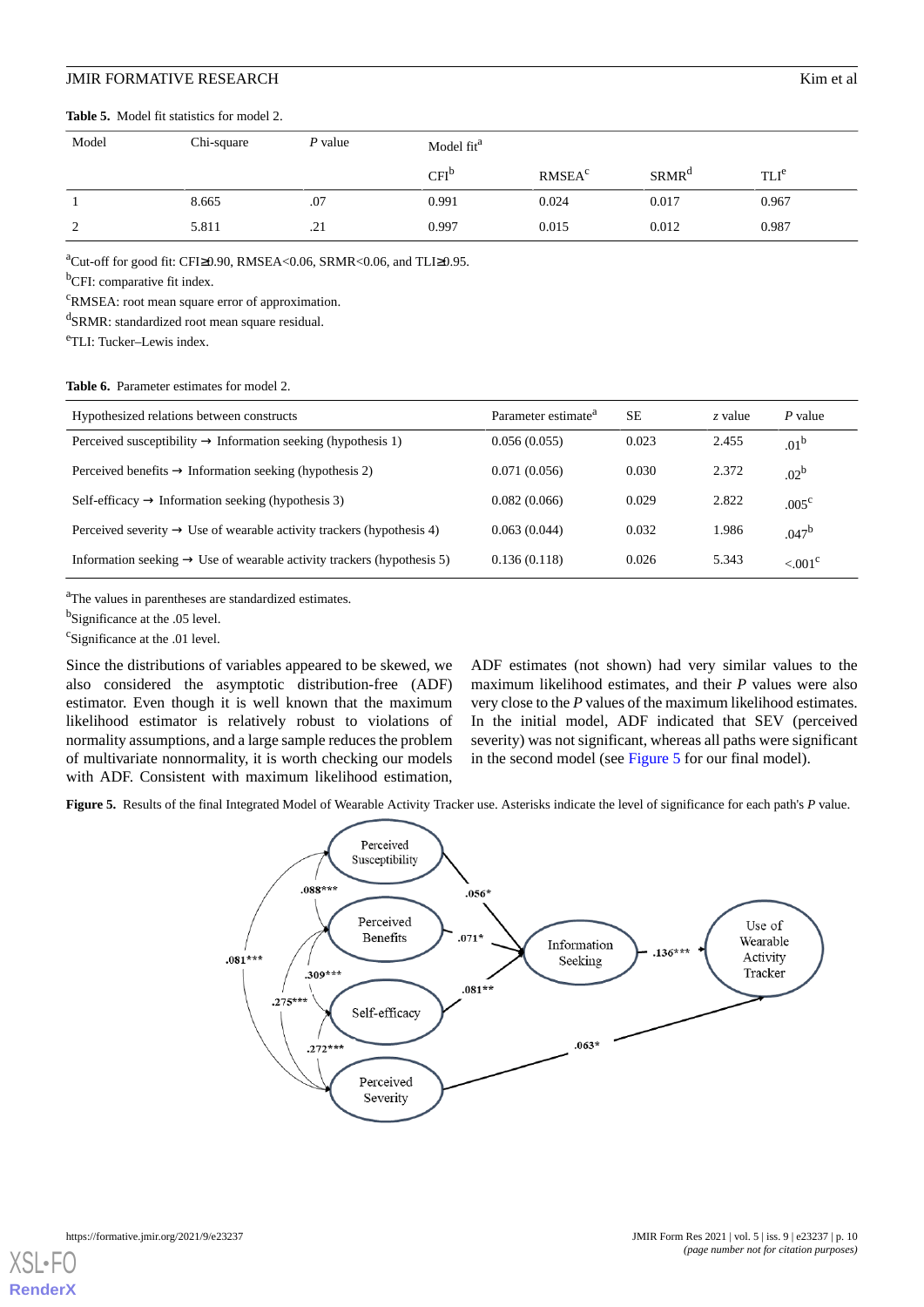# *Discussion*

#### **Principal Results**

Our multiple analyses generated a meaningful model of health care technology use that provides several contributions to theory and practice.

First, it supports the application of the HBM in the use of wearable activity trackers, which was not present in most existing works. The key factors were identified within two paths: perceived benefits, perceived susceptibility, and self-efficacy influence health information–seeking behaviors, while perceived severity is directly related to adults' use of wearable fitness trackers. It is meaningful to see how those factors are influencing the actual application of wearable activity-tracking devices with a varying range in significance and directional relationships.

According to standardized estimates, we may identify a relatively stronger predictor of health information–seeking behaviors: self-efficacy. This finding was consistent with a previous study [[22\]](#page-13-0) that found self-efficacy to be the strongest predictor of health-related behaviors. In turn, the linkage between health information–seeking and wearable health technology usage showed the largest impact. With such highlighted findings, this study validates the succinct and powerful model that re-evaluates and reorganizes previous works.

Interestingly, obesity severity perception was not related to online health information seeking, but rather directly related to adults'use of wearable fitness trackers. One possible explanation for this could be the nature of the predictor. Perceived severity has strong direct influences on behavioral outcomes, as supported by Lee and Kim [[25\]](#page-13-3). Carpenter [[20\]](#page-12-18) also confirmed such discrepancy can happen, presumably due to its small effect size. Specifically, 18 studies with 2702 subjects were used to determine whether measures of the 4 variables (eg, perceived barriers, perceived benefits, perceived susceptibility, perceived severity) could universally predict health behaviors, regardless of the context (prevention vs treatment behaviors). It was found that prevention and treatment behaviors moderated each of the 4 HBM variables' predictive power; for prevention behaviors in particular, perceived severity (*r*=0.14) was the second strongest predictor, followed by perceived barriers (*r*=0.22). In short, the above findings address two concerns: (1) additional research is needed to explore the predictive power of severity perceptions on other health-related contexts, as suggested by our data, and (2) future research should avoid the continued use of the direct and universal effects version of the HBM, as illustrated by our results.

Another thing to note is that our integrated model was confirmed by a large national cohort comprising over 2000 people, and the context was tailored to use of a specific technology—wearable activity trackers. Previously, the TAM has been the only theoretical framework that dominantly explained the actual use of new technology. Our study contributes to the discipline by providing a new theoretical model combining the health beliefs and information-seeking behaviors for wearable activity tracker use. This could lead to

 $XS$  $\cdot$ FC **[RenderX](http://www.renderx.com/)** additional contributions, such as gaining evidence-based knowledge on the precedents of wearable fitness trackers usage to promote physical activities and improve the outcomes of obesity interventions, and further evaluating its long-term effects. Using the proposed IMWAT, the mechanism underlying wearable health technology use can be explained.

#### **Limitations and Future Works**

This study has limitations that should be addressed in future studies. First, we noticed that our endogenous variable, wearable activity tracker use, was skewed. This may have hindered the process of normal SEM; hence, we ran the same analysis to assess model fit and whether the paths were significant using the ADF estimator, which does not require any assumption in the data distribution. Consequently, the analysis with ADF generated the same result as our model tested with maximum likelihood, which does not make this limitation a major issue.

Considering that our sample was skewed to those who were obese (34.4% were healthy adults, while 65.6% reported BMI scores >25), a stratification analysis by individuals' weight status still needs to be explored in future research. To promote the wider use of wearable activity trackers, future studies also need to examine what triggers adults to adopt wearable health technologies and motivates them to continue using these devices.

Finally, future studies could apply more variables from other major theories of health behaviors, such as the Theory of Planned Behavior. For instance, perceived behavioral control could be a meaningful addition to the current model. This variable is closely related to self-efficacy in the HBM, since they both reflect people's confidence in performing health behaviors [\[44](#page-13-21)].

#### **Practical Implications and Conclusions**

This study provides a theory-driven mathematical model of how different interactions between individual beliefs and multifactors influence wearable fitness tracker use among both obese and healthy adults. Our model holds several managerial implications for health informatics and health care practitioners utilizing wearable activity trackers for public obesity intervention programs [\[45](#page-13-22)]. Changing individuals' daily activity is not an easy task, but practitioners should focus on effective communication strategies that make users feel that use of wearable activity trackers is not a barrier to overcome but a beneficial way of managing oneself. Similarly, health informatics and health care practitioners could benefit from promoting the significance and severity of obesity to their target health consumers, which, in turn, can lead to their actual uptake of health technology (ie, behavior change), as suggested by our model.

As Feng and colleagues [[45\]](#page-13-22) pointed out, not much research attention has been paid to healthy populations, who, despite being generally healthy, tend to have distinct personal health information management needs. With the rising popularity of wearable fitness trackers such as Fitbit [\[13](#page-12-20)], it is now extremely important to offer such wearable technologies as a complement to traditional health care services, rather than as a substitute, because of accuracy and validity of the data they provide [[14\]](#page-12-12).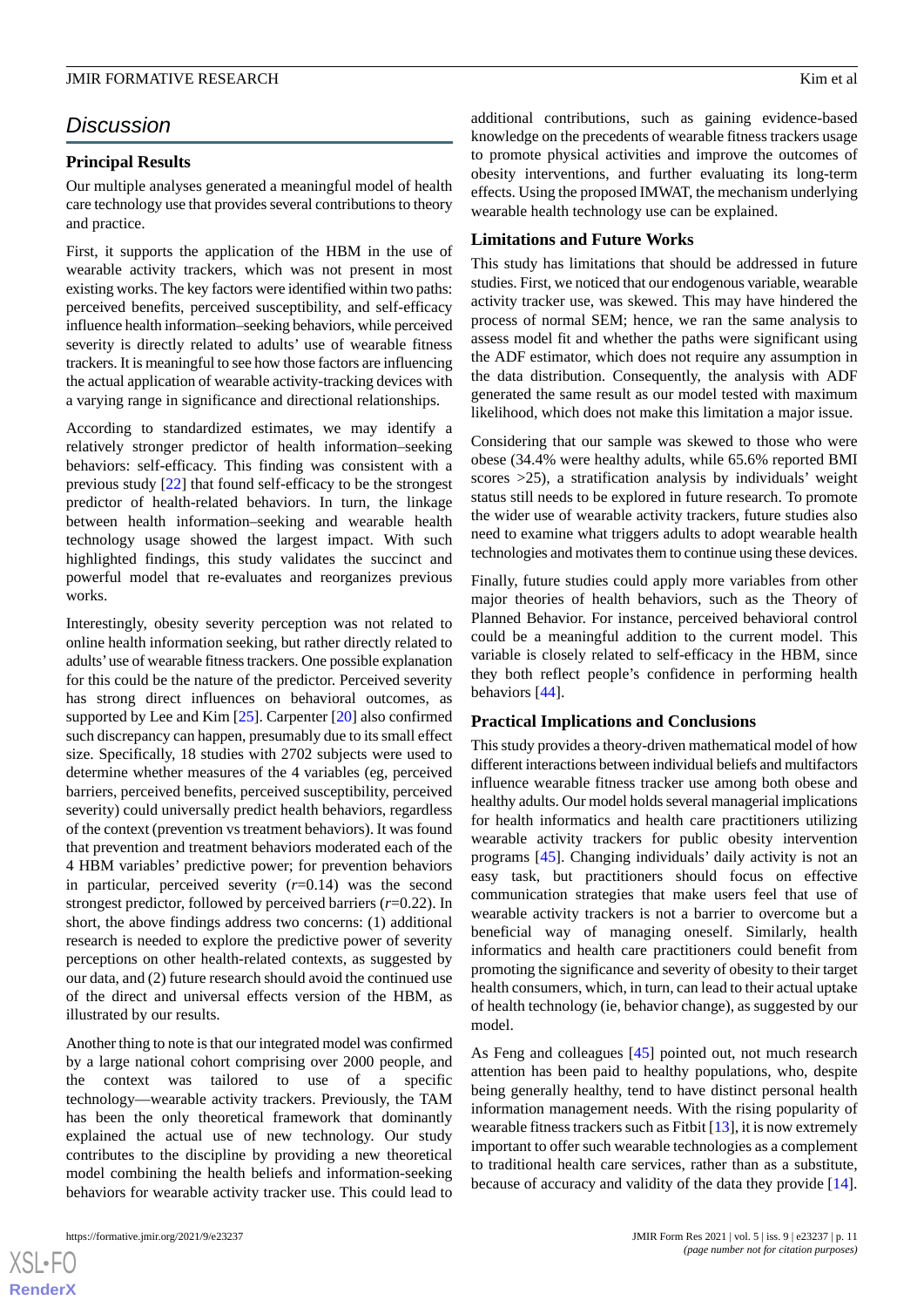All in all, the state-level sample of over 2000 people produced nationally applicable results, ensuring the generalization of this study to a wider population and supporting the practical use of the results. The variables employed in this model will assist wearable health technology product developers and designers.

# **Conflicts of Interest**

None declared.

# <span id="page-12-0"></span>**References**

- <span id="page-12-1"></span>1. Flegal KM, Kit BK, Orpana H, Graubard BI. Association of all-cause mortality with overweight and obesity using standard body mass index categories: a systematic review and meta-analysis. JAMA 2013 Jan 02;309(1):71-82 [\[FREE Full text\]](http://europepmc.org/abstract/MED/23280227) [doi: [10.1001/jama.2012.113905\]](http://dx.doi.org/10.1001/jama.2012.113905) [Medline: [23280227](http://www.ncbi.nlm.nih.gov/entrez/query.fcgi?cmd=Retrieve&db=PubMed&list_uids=23280227&dopt=Abstract)]
- <span id="page-12-2"></span>2. McAllister EJ, Dhurandhar NV, Keith SW, Aronne LJ, Barger J, Baskin M, et al. Ten putative contributors to the obesity epidemic. Crit Rev Food Sci Nutr 2009 Nov 02;49(10):868-913 [\[FREE Full text\]](http://europepmc.org/abstract/MED/19960394) [doi: [10.1080/10408390903372599\]](http://dx.doi.org/10.1080/10408390903372599) [Medline: [19960394](http://www.ncbi.nlm.nih.gov/entrez/query.fcgi?cmd=Retrieve&db=PubMed&list_uids=19960394&dopt=Abstract)]
- <span id="page-12-3"></span>3. Adult obesity facts. Center for Disease Control and Prevention. URL:<https://www.cdc.gov/obesity/data/adult.html> [accessed 2021-06-22]
- <span id="page-12-4"></span>4. Allen JK, Stephens J, Dennison HCR, Stewart KJ, Hauck S. Randomized controlled pilot study testing use of smartphone technology for obesity treatment. J Obes 2013;2013:151597 [[FREE Full text](http://dx.doi.org/10.1155/2013/151597)] [doi: [10.1155/2013/151597](http://dx.doi.org/10.1155/2013/151597)] [Medline: [24392223](http://www.ncbi.nlm.nih.gov/entrez/query.fcgi?cmd=Retrieve&db=PubMed&list_uids=24392223&dopt=Abstract)]
- <span id="page-12-5"></span>5. Turner-McGrievy GM, Tate DF. Are we sure that Mobile Health is really mobile? An examination of mobile device use during two remotely-delivered weight loss interventions. Int J Med Inform 2014 May;83(5):313-319 [[FREE Full text](http://europepmc.org/abstract/MED/24556530)] [doi: [10.1016/j.ijmedinf.2014.01.002\]](http://dx.doi.org/10.1016/j.ijmedinf.2014.01.002) [Medline: [24556530](http://www.ncbi.nlm.nih.gov/entrez/query.fcgi?cmd=Retrieve&db=PubMed&list_uids=24556530&dopt=Abstract)]
- <span id="page-12-7"></span><span id="page-12-6"></span>6. Owens J, Cribb A. 'My Fitbit Thinks I Can Do Better!' Do Health Promoting Wearable Technologies Support Personal Autonomy? Philos Technol 2017 Jun 6;32(1):23-38. [doi: [10.1007/s13347-017-0266-2](http://dx.doi.org/10.1007/s13347-017-0266-2)]
- <span id="page-12-8"></span>7. Patrick K, Griswold WG, Raab F, Intille SS. Health and the mobile phone. Am J Prev Med 2008 Aug;35(2):177-181 [\[FREE](http://europepmc.org/abstract/MED/18550322) [Full text\]](http://europepmc.org/abstract/MED/18550322) [doi: [10.1016/j.amepre.2008.05.001\]](http://dx.doi.org/10.1016/j.amepre.2008.05.001) [Medline: [18550322\]](http://www.ncbi.nlm.nih.gov/entrez/query.fcgi?cmd=Retrieve&db=PubMed&list_uids=18550322&dopt=Abstract)
- <span id="page-12-9"></span>8. Wright R, Keith L. Wearable Technology: If the Tech Fits, Wear It. Journal of Electronic Resources in Medical Libraries 2014 Dec 03;11(4):204-216. [doi: [10.1080/15424065.2014.969051\]](http://dx.doi.org/10.1080/15424065.2014.969051)
- <span id="page-12-10"></span>9. Leong T, Lupton D. Self-tracking cultures: towards a sociology of personal informatics. 2014 Presented at: Proceedings of the 26th Australian Computer-Human Interaction Conference on Designing Futures; Dec 2-5; Sydney, Australia p. 77-86.
- <span id="page-12-11"></span>10. Lieffers JRL, Hanning RM. Dietary assessment and self-monitoring with nutrition applications for mobile devices. Can J Diet Pract Res 2012 Sep;73(3):e253-e260. [doi: [10.3148/73.3.2012.e253](http://dx.doi.org/10.3148/73.3.2012.e253)] [Medline: [22958633](http://www.ncbi.nlm.nih.gov/entrez/query.fcgi?cmd=Retrieve&db=PubMed&list_uids=22958633&dopt=Abstract)]
- 11. Zhang M, Luo M, Nie R, Zhang Y. Technical attributes, health attribute, consumer attributes and their roles in adoption intention of healthcare wearable technology. Int J Med Inform 2017 Dec;108:97-109. [doi: [10.1016/j.ijmedinf.2017.09.016\]](http://dx.doi.org/10.1016/j.ijmedinf.2017.09.016) [Medline: [29132639](http://www.ncbi.nlm.nih.gov/entrez/query.fcgi?cmd=Retrieve&db=PubMed&list_uids=29132639&dopt=Abstract)]
- <span id="page-12-20"></span><span id="page-12-12"></span>12. Dannecker K, Petro S, Melanson E. Accuracy of Fitbit activity monitor to predict energy expenditure with and without classification of activities. Medicine & Science in Sports & Exercise 2011;43(1):62. [doi: [10.1249/01.mss.0000402857.55729.ab\]](http://dx.doi.org/10.1249/01.mss.0000402857.55729.ab)
- <span id="page-12-13"></span>13. Adam NJ, Spierer DK, Gu J, Bronner S. Comparison of steps and energy expenditure assessment in adults of Fitbit Tracker and Ultra to the Actical and indirect calorimetry. J Med Eng Technol 2013 Oct;37(7):456-462. [doi: [10.3109/03091902.2013.831135\]](http://dx.doi.org/10.3109/03091902.2013.831135) [Medline: [24007317\]](http://www.ncbi.nlm.nih.gov/entrez/query.fcgi?cmd=Retrieve&db=PubMed&list_uids=24007317&dopt=Abstract)
- <span id="page-12-15"></span><span id="page-12-14"></span>14. Takacs J, Pollock CL, Guenther JR, Bahar M, Napier C, Hunt MA. Validation of the Fitbit One activity monitor device during treadmill walking. J Sci Med Sport 2014 Sep;17(5):496-500. [doi: [10.1016/j.jsams.2013.10.241](http://dx.doi.org/10.1016/j.jsams.2013.10.241)] [Medline: [24268570\]](http://www.ncbi.nlm.nih.gov/entrez/query.fcgi?cmd=Retrieve&db=PubMed&list_uids=24268570&dopt=Abstract)
- 15. Armitage CJ, Conner M. Social cognition models and health behaviour: A structured review. Psychology & Health 2000 Mar;15(2):173-189. [doi: [10.1080/08870440008400299](http://dx.doi.org/10.1080/08870440008400299)]
- <span id="page-12-16"></span>16. Allison D, Basile V, Yuker H. The measurement of attitudes toward and beliefs about obese persons. International Journal of Eating Disorders 1991;10(5):599-607. [doi: [10.1002/1098-108X\(199109\)10:5<599::AID-EAT2260100512>3.0.CO;2-%23](http://dx.doi.org/10.1002/1098-108X(199109)10:5<599::AID-EAT2260100512>3.0.CO;2-%23)]
- <span id="page-12-18"></span><span id="page-12-17"></span>17. O'Connell JK, Price JH, Roberts SM, Jurs SG, McKinley R. Utilizing the health belief model to predict dieting and exercising behavior of obese and nonobese adolescents. Health Educ Q 1985 Sep 04;12(4):343-351. [doi: [10.1177/109019818501200401\]](http://dx.doi.org/10.1177/109019818501200401) [Medline: [4077546\]](http://www.ncbi.nlm.nih.gov/entrez/query.fcgi?cmd=Retrieve&db=PubMed&list_uids=4077546&dopt=Abstract)
- <span id="page-12-19"></span>18. Becker M. The health belief model and sick role behavior. In: The Health Belief Model and Personal Health Behavior. Thorofare, NJ: Charles S Black, Inc; 1985:82-92.
- 19. Rosenstock IM, Strecher VJ, Becker MH. Social learning theory and the Health Belief Model. Health Educ Q 1988 Sep 04;15(2):175-183. [doi: [10.1177/109019818801500203\]](http://dx.doi.org/10.1177/109019818801500203) [Medline: [3378902\]](http://www.ncbi.nlm.nih.gov/entrez/query.fcgi?cmd=Retrieve&db=PubMed&list_uids=3378902&dopt=Abstract)
- 20. Carpenter CJ. A meta-analysis of the effectiveness of health belief model variables in predicting behavior. Health Commun 2010 Dec 30;25(8):661-669. [doi: [10.1080/10410236.2010.521906\]](http://dx.doi.org/10.1080/10410236.2010.521906) [Medline: [21153982\]](http://www.ncbi.nlm.nih.gov/entrez/query.fcgi?cmd=Retrieve&db=PubMed&list_uids=21153982&dopt=Abstract)
- 21. Janz NK, Becker MH. The Health Belief Model: a decade later. Health Educ Q 1984 Jan 01;11(1):1-47. [doi: [10.1177/109019818401100101\]](http://dx.doi.org/10.1177/109019818401100101) [Medline: [6392204\]](http://www.ncbi.nlm.nih.gov/entrez/query.fcgi?cmd=Retrieve&db=PubMed&list_uids=6392204&dopt=Abstract)

[XSL](http://www.w3.org/Style/XSL)•FO **[RenderX](http://www.renderx.com/)**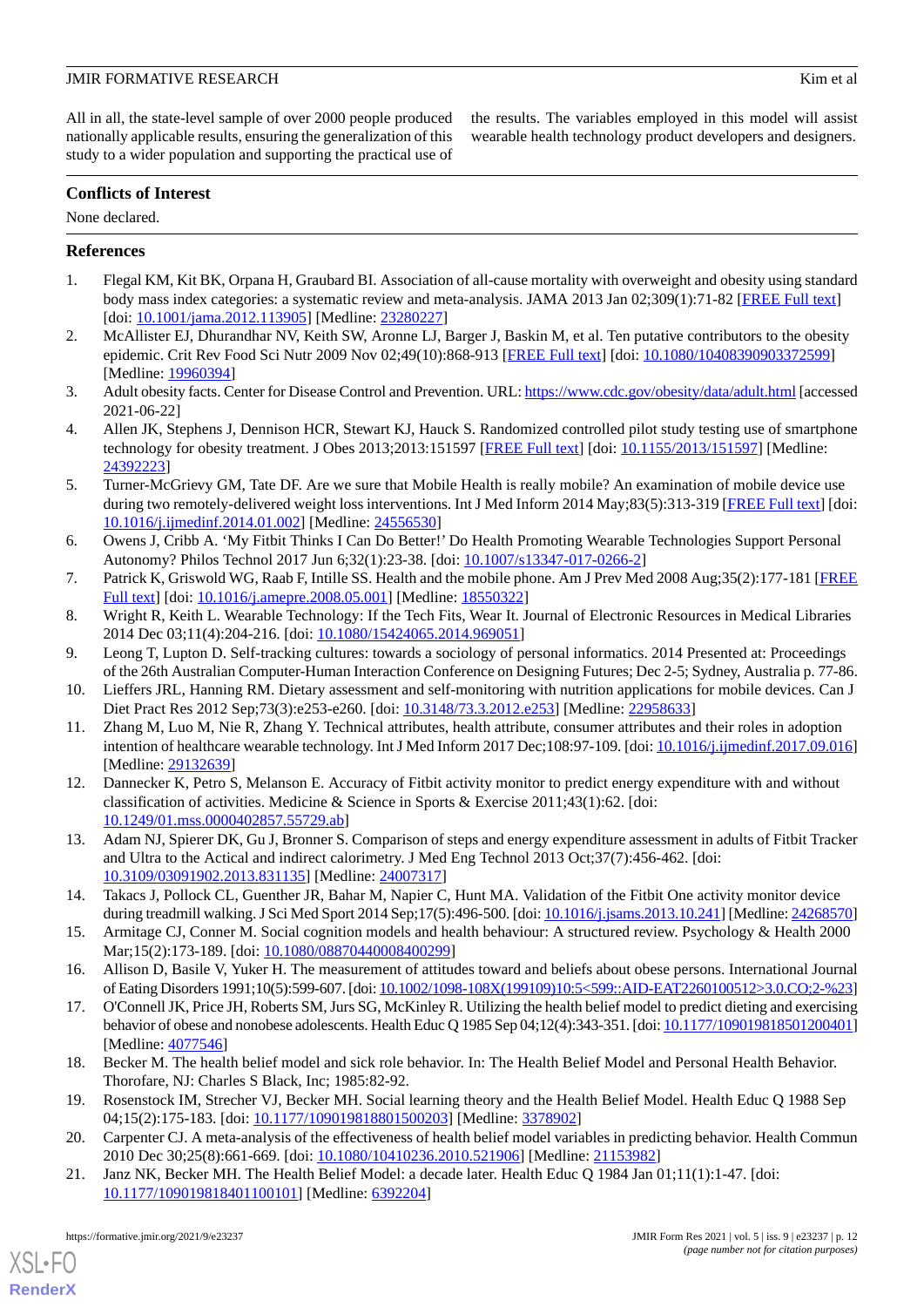- <span id="page-13-0"></span>22. Harrison JA, Mullen PD, Green LW. A meta-analysis of studies of the Health Belief Model with adults. Health Educ Res 1992 Mar;7(1):107-116. [doi: [10.1093/her/7.1.107](http://dx.doi.org/10.1093/her/7.1.107)] [Medline: [10148735](http://www.ncbi.nlm.nih.gov/entrez/query.fcgi?cmd=Retrieve&db=PubMed&list_uids=10148735&dopt=Abstract)]
- <span id="page-13-2"></span><span id="page-13-1"></span>23. Johnson J, Meischke H. A Comprehensive Model of Cancer-Related Information Seeking Applied to Magazines. Human Comm Res 1993 Mar;19(3):343-367. [doi: [10.1111/j.1468-2958.1993.tb00305.x](http://dx.doi.org/10.1111/j.1468-2958.1993.tb00305.x)]
- <span id="page-13-3"></span>24. Johnson JD, Donohue WA, Atkin CK, Johnson S. A Comprehensive Model of Information Seeking. Science Communication 2016 Aug 18;16(3):274-303. [doi: [10.1177/1075547095016003003\]](http://dx.doi.org/10.1177/1075547095016003003)
- 25. Lee HO, Kim S. Linking health information seeking to behavioral outcomes: antecedents and outcomes of childhood vaccination information seeking in South Korea. J Health Commun 2015 Dec 24;20(3):285-296. [doi: [10.1080/10810730.2014.927035\]](http://dx.doi.org/10.1080/10810730.2014.927035) [Medline: [25539018\]](http://www.ncbi.nlm.nih.gov/entrez/query.fcgi?cmd=Retrieve&db=PubMed&list_uids=25539018&dopt=Abstract)
- <span id="page-13-5"></span><span id="page-13-4"></span>26. Mou J, Shin D, Cohen J. Health beliefs and the valence framework in health information seeking behaviors. ITP 2016 Nov 07;29(4):876-900. [doi: [10.1108/itp-06-2015-0140](http://dx.doi.org/10.1108/itp-06-2015-0140)]
- <span id="page-13-6"></span>27. Davis FD. Perceived Usefulness, Perceived Ease of Use, and User Acceptance of Information Technology. MIS Quarterly 1989 Sep;13(3):319. [doi: [10.2307/249008\]](http://dx.doi.org/10.2307/249008)
- <span id="page-13-7"></span>28. Melzner J, Heinze J, Fritsch T. Mobile Health Applications in Workplace Health Promotion: An Integrated Conceptual Adoption Framework. Procedia Technology 2014;16:1374-1382. [doi: [10.1016/j.protcy.2014.10.155\]](http://dx.doi.org/10.1016/j.protcy.2014.10.155)
- <span id="page-13-8"></span>29. Adams A, Costa J, Jung M. Mindless computing: designing technologies to subtly influence behavior. 2015 Sep 11 Presented at: UbiComp '15: Proceedings of the 2015 ACM International Joint Conference on Pervasive and Ubiquitous Computing; Sept 7-11; Osaka, Japan p. 719-730. [doi: [10.1145/2750858.2805843](http://dx.doi.org/10.1145/2750858.2805843)]
- <span id="page-13-9"></span>30. Mercer K, Li M, Giangregorio L, Burns C, Grindrod K. Behavior Change Techniques Present in Wearable Activity Trackers: A Critical Analysis. JMIR Mhealth Uhealth 2016 Apr 27;4(2):e40 [\[FREE Full text\]](https://mhealth.jmir.org/2016/2/e40/) [doi: [10.2196/mhealth.4461](http://dx.doi.org/10.2196/mhealth.4461)] [Medline: [27122452](http://www.ncbi.nlm.nih.gov/entrez/query.fcgi?cmd=Retrieve&db=PubMed&list_uids=27122452&dopt=Abstract)]
- 31. De Choudhury M, Morris M, White R. Seeking and sharing health information online: comparing search engines and social media. 2014 Apr 26 Presented at: Proceedings of the 32nd annual ACM conference on Human factors in computing systems; Apr 26-May 1; Toronto, ON p. 1365-1376. [doi: [10.1145/2556288.2557214\]](http://dx.doi.org/10.1145/2556288.2557214)
- <span id="page-13-10"></span>32. Gottlieb J, Oudeyer P, Lopes M, Baranes A. Information-seeking, curiosity, and attention: computational and neural mechanisms. Trends Cogn Sci 2013 Nov;17(11):585-593 [\[FREE Full text\]](http://europepmc.org/abstract/MED/24126129) [doi: [10.1016/j.tics.2013.09.001\]](http://dx.doi.org/10.1016/j.tics.2013.09.001) [Medline: [24126129](http://www.ncbi.nlm.nih.gov/entrez/query.fcgi?cmd=Retrieve&db=PubMed&list_uids=24126129&dopt=Abstract)]
- <span id="page-13-12"></span><span id="page-13-11"></span>33. Longo DR. Understanding health information, communication, and information seeking of patients and consumers: a comprehensive and integrated model. Health Expect 2005 Sep;8(3):189-194 [[FREE Full text](http://europepmc.org/abstract/MED/16098149)] [doi: [10.1111/j.1369-7625.2005.00339.x\]](http://dx.doi.org/10.1111/j.1369-7625.2005.00339.x) [Medline: [16098149\]](http://www.ncbi.nlm.nih.gov/entrez/query.fcgi?cmd=Retrieve&db=PubMed&list_uids=16098149&dopt=Abstract)
- <span id="page-13-13"></span>34. Kim J, Park H. Development of a health information technology acceptance model using consumers' health behavior intention. J Med Internet Res 2012 Oct;14(5):e133 [[FREE Full text](http://www.jmir.org/2012/5/e133/)] [doi: [10.2196/jmir.2143](http://dx.doi.org/10.2196/jmir.2143)] [Medline: [23026508](http://www.ncbi.nlm.nih.gov/entrez/query.fcgi?cmd=Retrieve&db=PubMed&list_uids=23026508&dopt=Abstract)]
- <span id="page-13-14"></span>35. Norman CD, Skinner HA. eHealth Literacy: Essential Skills for Consumer Health in a Networked World. J Med Internet Res 2006 Jun;8(2):e9 [[FREE Full text](http://www.jmir.org/2006/2/e9/)] [doi: [10.2196/jmir.8.2.e9\]](http://dx.doi.org/10.2196/jmir.8.2.e9) [Medline: [16867972\]](http://www.ncbi.nlm.nih.gov/entrez/query.fcgi?cmd=Retrieve&db=PubMed&list_uids=16867972&dopt=Abstract)
- <span id="page-13-15"></span>36. Haenen M, Schmidt AJ, Schoenmakers M, Van den Hout MA. Quantitative and qualitative aspects of cancer knowledge comparing hypochondriacal subjects and healthy controls. Psychology & Health 1998 Nov;13(6):1005-1014. [doi: [10.1080/08870449808407445\]](http://dx.doi.org/10.1080/08870449808407445)
- <span id="page-13-16"></span>37. Baumgartner SE, Hartmann T. The role of health anxiety in online health information search. Cyberpsychol Behav Soc Netw 2011 Oct;14(10):613-618. [doi: [10.1089/cyber.2010.0425](http://dx.doi.org/10.1089/cyber.2010.0425)] [Medline: [21548797](http://www.ncbi.nlm.nih.gov/entrez/query.fcgi?cmd=Retrieve&db=PubMed&list_uids=21548797&dopt=Abstract)]
- <span id="page-13-17"></span>38. Jarrahi MH, Gafinowitz N, Shin G. Activity trackers, prior motivation, and perceived informational and motivational affordances. Pers Ubiquit Comput 2017 Nov 18;22(2):433-448. [doi: [10.1007/s00779-017-1099-9\]](http://dx.doi.org/10.1007/s00779-017-1099-9)
- <span id="page-13-18"></span>39. Champion V, Skinner C. The health belief model. In: Glanz K, Rimer BK, Viswanath K, editors. Health Behavior and Health Education: Theory, Research, and Practice. San Francisco, CA: US Jossey-Bass Press; 2008:45-65.
- <span id="page-13-19"></span>40. Grace-Leitch L, Shneyderman Y. Using the Health Belief Model to Examine the Link between HPV Knowledge and Self-Efficacy for Preventive Behaviors of Male Students at a Two-Year College in New York City. Behav Med 2016 Jun 23;42(3):205-210. [doi: [10.1080/08964289.2015.1121131\]](http://dx.doi.org/10.1080/08964289.2015.1121131) [Medline: [27337625](http://www.ncbi.nlm.nih.gov/entrez/query.fcgi?cmd=Retrieve&db=PubMed&list_uids=27337625&dopt=Abstract)]
- <span id="page-13-21"></span><span id="page-13-20"></span>41. Nikoloudakis IA, Vandelanotte C, Rebar AL, Schoeppe S, Alley S, Duncan MJ, et al. Examining the Correlates of Online Health Information-Seeking Behavior Among Men Compared With Women. Am J Mens Health 2018 Sep 18;12(5):1358-1367 [[FREE Full text](https://journals.sagepub.com/doi/10.1177/1557988316650625?url_ver=Z39.88-2003&rfr_id=ori:rid:crossref.org&rfr_dat=cr_pub%3dpubmed)] [doi: [10.1177/1557988316650625\]](http://dx.doi.org/10.1177/1557988316650625) [Medline: [27193765](http://www.ncbi.nlm.nih.gov/entrez/query.fcgi?cmd=Retrieve&db=PubMed&list_uids=27193765&dopt=Abstract)]
- <span id="page-13-22"></span>42. Asimakopoulos S, Asimakopoulos G, Spillers F. Motivation and User Engagement in Fitness Tracking: Heuristics for Mobile Healthcare Wearables. Informatics 2017 Jan 22;4(1):5. [doi: [10.3390/informatics4010005](http://dx.doi.org/10.3390/informatics4010005)]
- 43. Hu L, Bentler PM. Cutoff criteria for fit indexes in covariance structure analysis: Conventional criteria versus new alternatives. Structural Equation Modeling: A Multidisciplinary Journal 1999 Jan;6(1):1-55. [doi: [10.1080/10705519909540118\]](http://dx.doi.org/10.1080/10705519909540118)
- 44. Weinstein ND. Testing four competing theories of health-protective behavior. Health Psychology 1993 Jul;12(4):324-333. [doi: [10.1037/0278-6133.12.4.324](http://dx.doi.org/10.1037/0278-6133.12.4.324)]
- 45. Feng Y, Li K, Agosto DE. Healthy users' personal health information management from activity trackers: The perspective of gym - goers. Proc Assoc Info Sci Tech 2017 Oct 24;54(1):71-81. [doi: [10.1002/pra2.2017.14505401009](http://dx.doi.org/10.1002/pra2.2017.14505401009)]

[XSL](http://www.w3.org/Style/XSL)•FO **[RenderX](http://www.renderx.com/)**